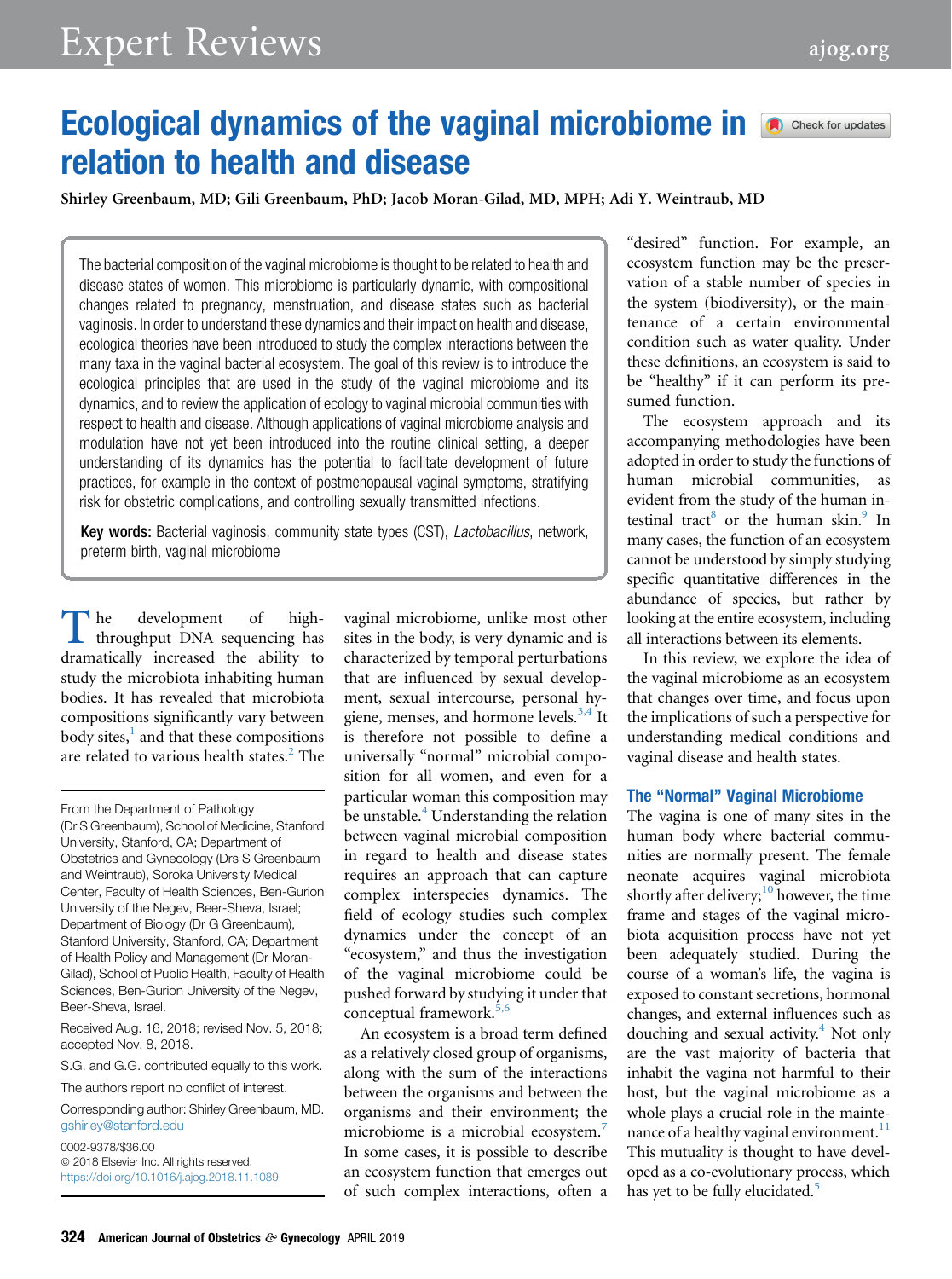The first step in understanding the forces and dynamics that shape the vaginal microbiota is identifying its composition. This may be challenging because of the wide variety of bacterial taxa comprising it. Major progress has been made with the development of culture-independent methods, mainly 16S ribosomal RNA amplicon sequencing, and with the accumulation of global data such as those arising from the human microbiome project.<sup>[12](#page-9-0)</sup> Using these methods, first reports of vaginal microbiota of asymptomatic women at reproductive age were able to categorize all community types into  $5-8$  types.<sup>[13](#page-9-0)–15</sup> Ravel et al termed 5 typical vaginal community state types (CST), each of which is characterized by a specific and typical composition and an abundance of taxa. However, typically, microbial communities in other sites of the body are not dominated by any single genus; $14$ most vaginal communities, and the corresponding CSTs, are dominated by 1 or several species of the Lactobacillus genus.<sup>13,14</sup>

Lactobacilli are rod-shaped, Gram-positive facultative anaerobic bacteria,<sup>[16](#page-9-0)</sup> and the main functionality attributed to the Lactobacillus genus is the ability to produce lactic acid that consequently reduces vaginal pH and thus facilitates an acidic environment in the vagina. $11$ Lactobacilli are extremely common in the vagina, as exemplified by their detection in more than 98.8% of the cases. $13$  In addition, Lactobacilli were identified from more than 50% of sequences obtained in studies, indicating a high bacterial load. $13,14$  The high association of Lactobacillus species with vaginal bacterial communities of asymptomatic reproductive-aged women suggests a functional role as the acidifiers of the vagina, in the healthy state.

The existence of a "key" group of species in most healthy vaginal microbial communities suggests that these taxa play an important functional role in the ecosystem. Walker's "drivers and passengers" hypothesis $17$  pertains to the role of such "keystone" species in ecosystems, and proposes that species can be divided into functional guilds,

with each guild functioning in an ecologically similar way. Under Walker's hypothesis, only some of the guilds are the ones "driving" the function of the ecosystem (eg, maintaining diversity and stability), whereas the other guilds are "passengers" that inhabit the ecosystem but do not significantly alter the dynamics or contribute to its function ([Figure 1\)](#page-2-0). Given the ubiquitousness of lactobacilli in healthy microbial communities and their known effect on the vaginal environment, it has been suggested that the vaginal microbial ecosystem follows Walker's hypothesis, with Lactobacilli being the keystone group driving the function and composition of the ecosystem.<sup>[6,14](#page-9-0)</sup>

However, the idea of Lactobacillus being crucial for a healthy vaginal environment, and the idea that a healthy vaginal environment must be acidic, are challenged by several observations. First, in some asymptomatic women, the vaginal microbial community is not dominated by Lactobacilli; $14$  other dominating bacterial genera found include Prevotella, Sneathia, Megasphaera, Streptococcus, and Gardnerella, as well as CSTs that are characterized by the absence of any dominating bacteria.[13,14](#page-9-0) Second, high abundances of Lactobacilli were also found in samples with elevated  $pH.<sup>14</sup>$  $pH.<sup>14</sup>$  $pH.<sup>14</sup>$  Third, different Lactobacillus species are associated with different levels of acidity, suggesting that some Lactobacillus species produce lower quantities of lactic acid or, alternatively, that they possess buffering capabilities as well. $^{14}$  $^{14}$  $^{14}$ 

Apart from the dominating bacteria in each community, Drell et al $^{13}$  $^{13}$  $^{13}$  reported a mean of 26 other operational taxonomic units (OTU) in each sample. This is probably an underestimation, as some taxa may have been undetected because of their low abundance. However, such "rare" taxa could be significant in the dynamics of the community. In ecosystem dynamics, these OTU may function as a "seed bank," and their relative abundance may increase once environmental conditions change. $14$ Thus, unlike more stable microbiomes, the presence or absence of rare species in

the microbial community is important and cannot be overlooked when considering their role in the ecosystem, even if their abundance is very low at a given point in time.

The dynamics of such ecosystems, with many types of species and no clear "driver" guild, may also fall under a different ecological theory, Ehrlich's rivet hypothesis. $18,19$  Here, species and taxon groups are considered to have overlapping roles, so that removing or adding species has little effect on the ecosystem function ([Figure 1\)](#page-2-0). Only when the changes in community structure cross a certain threshold does the system destabilize, and fundamental reorganization of the system results in alteration of the ecosystem function. If, in some cases, the vaginal microbiome function is determined according to this theory, studies focusing on specific bacteria taxa may provide only limited insights into the function of the vaginal microbiome. Instead, such a scenario may necessitate careful modeling of the full set of interactions between the species.

Therefore, there are currently 2 different types of vaginal microbiome function being considered: (1) a "drivers and passengers hypothesis"-type ecosystem, with Lactobacillus playing the role of the keystone species; and (2) a "rivet's hypothesis"-type ecosystem, in which many species contribute to the function and stability of the system. These 2 types of function only delineate 2 extremes; the dynamics in the vaginal microbiome may not necessarily follow either of them.

Another fundamental question that has been gaining much attention in the research of the human microbiome deals with the "core microbiome"—a group of taxa that are present in a specific anatomic site in almost all asymptomatic individuals. Core microbiomes have been identified in other body sites such as the oral cavity<sup>20</sup>; however, in the case of the dynamic vaginal microbiome, the limited evidence from multi-ethnic studies currently available suggests that a core vaginal microbiome may not exist.<sup>[14](#page-9-0)</sup> This would be in agreement with the theoretical ecological consideration that a more dynamic ecosystem is not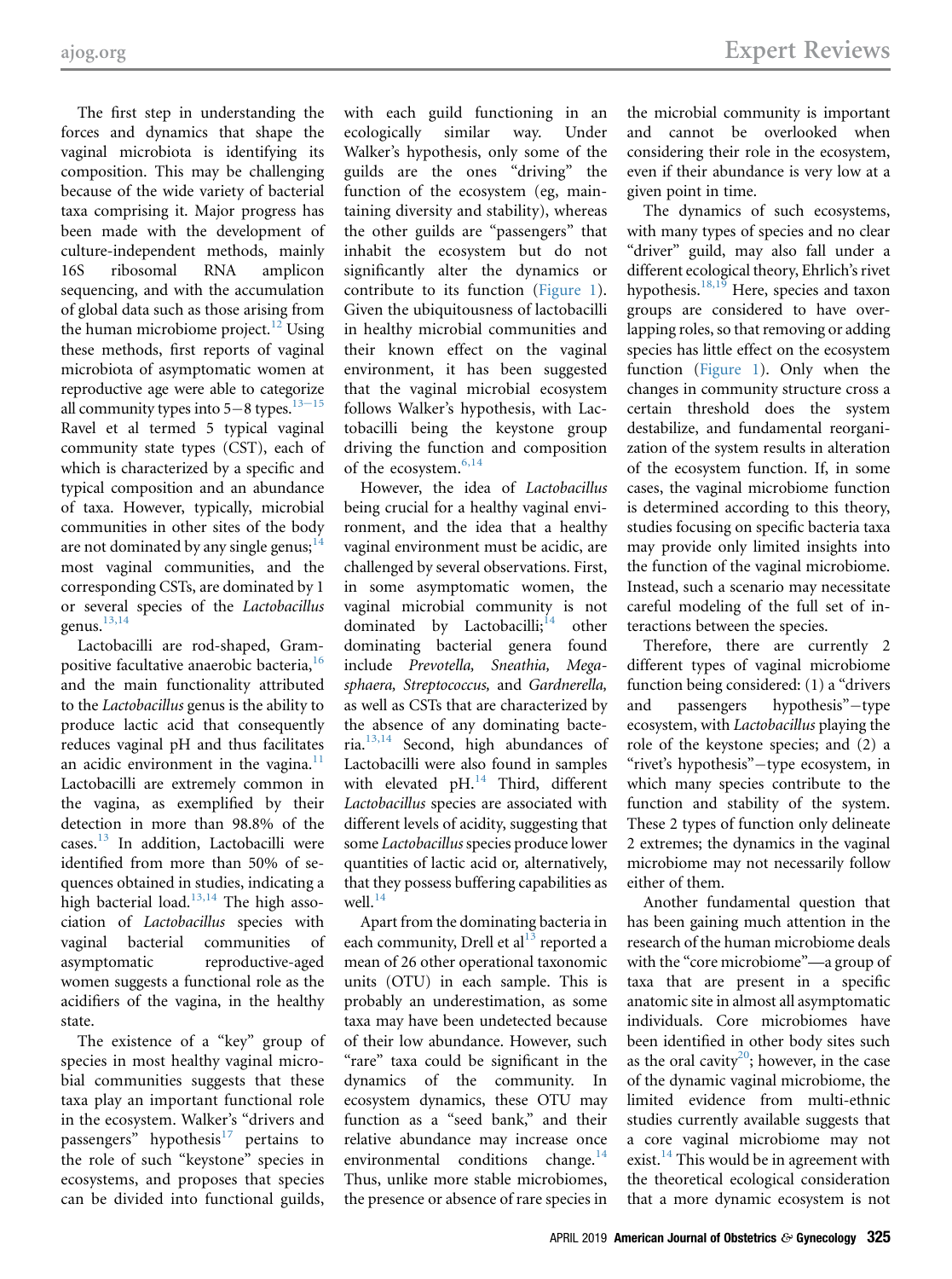<span id="page-2-0"></span>

The nodes of the networks represent species or OTUs, where the size of each node represents the abundance of the species/OTU in the community, and the edges (links) represent mutualistic (orange) and antagonistic (purple) interactions. A, A community with interactions not correlated with species abundances. B, A community with an abundant keystone species that is involved in most interactions. The community composition (number and sizes of nodes) and the number and types of interactions in A and B are similar, but the structure of the community is different. On the right, the consequences for the removal of the most abundant species/OTUs or a low abundance species/OTUs are shown. In (A), the removal of either type of species/OTU does not much affect the structure of the community, and it is likely that the function of the community will be preserved (under the "rivet hypothesis," only removal of many species/OTUs will result in functional change). In (B), the removal of a low-abundance species/OTU does not alter the structure significantly, but the removal of the keystone species/OTU results in major structural changes, which are likely to be associated with loss of community function and major reorganization of the community ("drivers and passengers hypothesis").

Greenbaum. Ecological dynamics of the vaginal microbiome. Am J Obstet Gynecol 2019.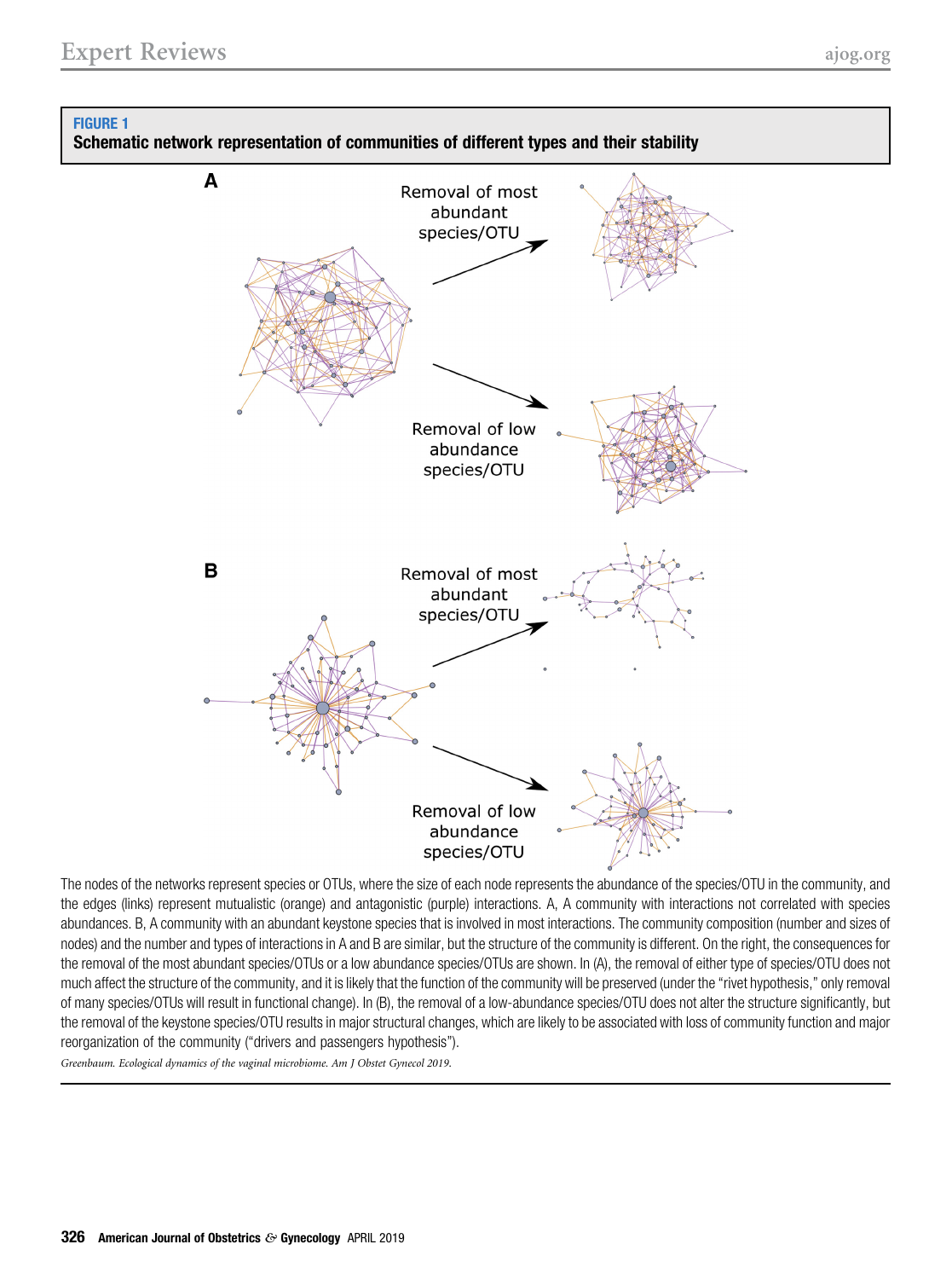likely to be characterized by a specific group of taxa but, rather, by the function of the ecosystem at different phases of the dynamics.

Different ethnic groups are associated with different compositions of vaginal communities. $14,21$  This observation may be attributed to host, environmental, or genetic differences (eg, differences in epithelial ligands, innate and adaptive immune system response). $14$  This variability in vaginal microbiota composition among women from different ethnic groups was observed in asymptomatic women, making the definition of a core vaginal microbiome that is associated with health state in the vagina questionable. The difficulty of defining a vaginal core microbiome in healthy women, and similar challenges in relation to other body sites, $^{22}$  $^{22}$  $^{22}$  have led to the conceptualization of a "functional microbiome."<sup>[23](#page-9-0)</sup>

One way in which functionality of microorganisms in a community can be studied is metabolic profiling (metabolomics), mainly by measuring small molecules such as carbohydrates and amino acids. As a proof of concept, a recent study analyzing vaginal fluid samples of 130 pregnant and nonpregnant women was able to identify 1 molecule that was highly associated with increased community diversity and with vaginal symptoms. $24$  New techniques that enable metabolite analysis by ionization mass spectrometry directly off a vaginal swab have the potential to lead towards clinical implementations.<sup>[25](#page-9-0)</sup> The ability to sample and analyze metabolites in a clinical setting, and the identification of metabolites indicative of a microbiome function related to a disease state, provide a promising direction for development of diagnostic and prognostic tools.[26](#page-9-0)

In ecosystems, taxa are considered "functionally redundant" when they generate and participate in similar biological processes in the ecosystem, and can therefore be interchanged without affecting the ecosystem function. In the microbiome, such redundancy can occur when microbiota share the ability to produce a certain biological compound that is important for the microbiome function. The common ability of all Lactobacillus species to produce lactic acid suggests that they could be related to a "vaginal core functionality." This explains both Lactobacillus variability among healthy women $14$  and the abundance of the Lactobacillus genus; however, the existence of a healthy non-Lactobacillusdominated CST suggests that this view is incomplete.

## Ecological Dynamics in the Vaginal Microbiome

The vaginal microbial ecosystem may be influenced by many physiological changes such as the menstrual cycle, pregnancy, menopause, and other hormonal changes.<sup>[3,4](#page-9-0)</sup> Several longitudinal studies have monitored changes in the vaginal community composition during and after such events. In nature, ecosystems often change their composition in response to environmental changes, sometimes in a cyclical predictable manner (eg, seasonal cycles) or in response to extreme perturbations (eg, severe draughts, fires, or other catastrophes). Following severe perturbations, some ecosystems follow a series of compositional changes, known as ecological succession. $27$  In ecological succession, pioneering and fast-growing species usually form the first community, which is followed by more stable and complex communities until the stable climax community is reached. Therefore, when studying changes in ecosystems dynamics through time, in response to environmental changes, the parameters of interest are most often the change in the community diversity (as a proxy to complexity) and community stability, over time ([Figure 2\)](#page-4-0).

Stability of the vaginal microbiome is usually not expressed in terms of changes in taxa composition, but rather in terms of consistency of the CSTs.<sup>4</sup> Four possible models were suggested in order to describe the dynamics of intrapersonal changes of the vaginal microbiome: (1) a single stable CST (no dynamics); (2) transition among all possible CSTs; (3) transition between a small number of CSTs; (4) a single basic CST, with short transitions to other CSTs in response to disturbances.<sup>[4](#page-9-0)</sup>

## The Vaginal Microbiome During **Pregnancy**

Several studies have looked into the community dynamics related with pregnancy, and were able to use the same CST definitions that were previously used to describe nonpregnant women [\(Table 1](#page-5-0)). In pregnant women, transition between different CSTs does not seem to occur randomly with specific transition patterns more likely to be associated with specific  $CSTs$ .<sup>[3](#page-9-0)</sup> Even when transition between the different CSTs is taken into account, the overall stability is increased (ie, in variance of composition shifts) during pregnancy.<sup>[28,29](#page-9-0)</sup> The observed increased stability during pregnancy suggests that it may play an important functional role, by lowering susceptibility to an ascending infection that might result in an intrauterine infection and subsequent preterm labor. The increased vaginal ecosystem stability during pregnancy may therefore be an evolutionary adaptation aimed at increasing the host's fecundity and hence its fitness.<sup>[28](#page-9-0)</sup> This hypothesis would suggest that the host actively shapes the vaginal microbiome during pregnancy or, in a way, instigates a compositional change that would be favorable to the pregnancy.

Another important trait used to describe the ability of an ecosystem to respond to perturbation<sup>[3](#page-9-0)</sup> is the diversity of the community.[30](#page-9-0) In many ecological systems, increased diversity is associated with increased resilience. This is explained by response diversity, the available array of possible responses to perturbations in the system, which enables the ecosystem to react to environmental changes and to reorganize (eg, under the rivet hypothesis). $3\overline{1}$  In the gut microbiome, for example, loss of diversity has been shown to be associated with inflammatory bowel diseases.<sup>[32](#page-9-0)</sup>

Surprisingly, in the vaginal microbiome, this rule does not seem to apply. The vaginal microbiome is one of the least diverse microbiomes in the human body, and even more so during pregnancy. $28-30$  $28-30$  In black American women, for whom a diverse CST is relatively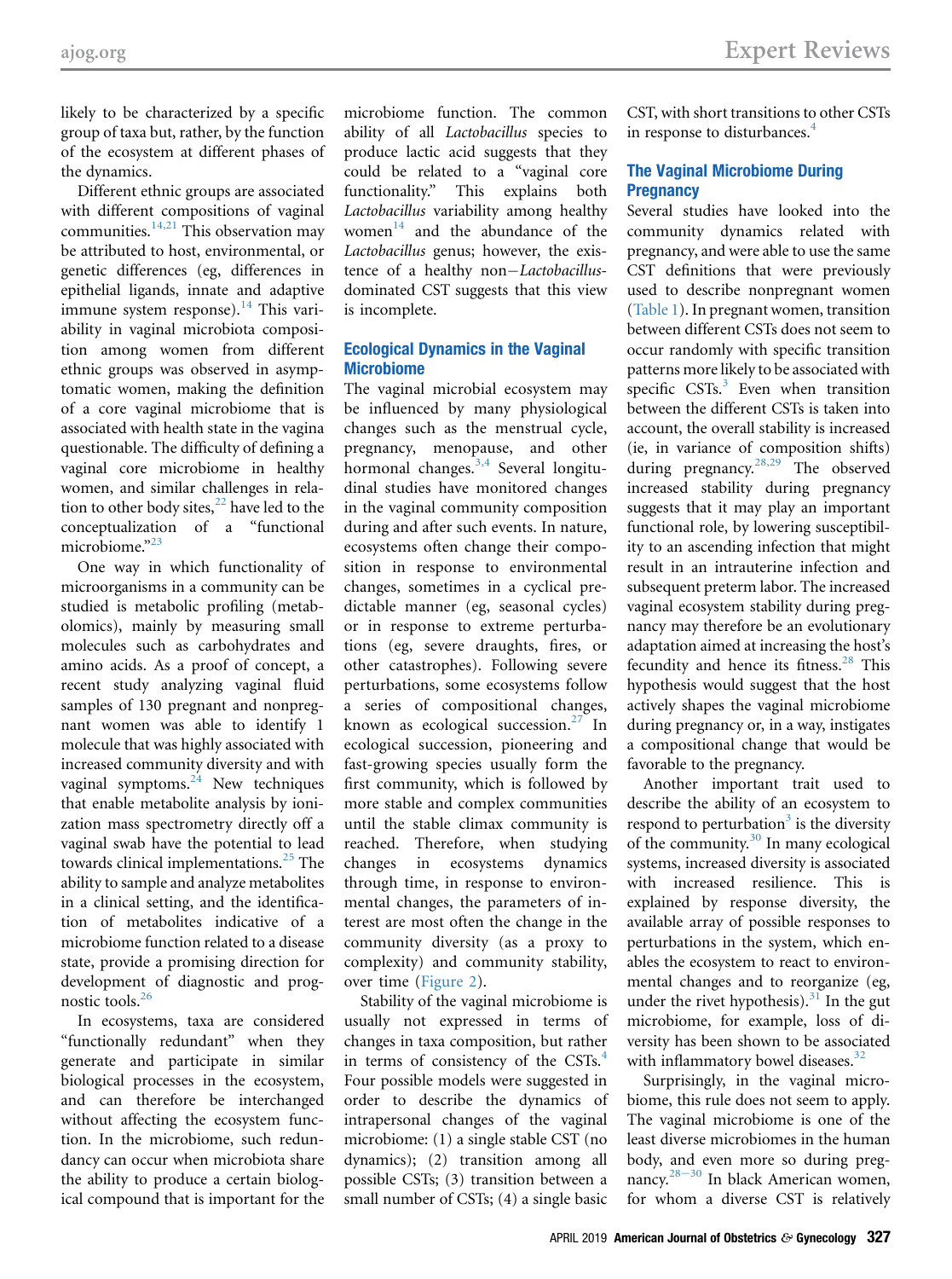<span id="page-4-0"></span>

In the vaginal microbiome, health states, unlike the gut microbiome and other human microbiomes, are associated with low community diversity. Many, but not all, community state types (CSTs) of healthy reproductive-aged women are dominated by Lactobacillus species, and remain fairly stable, but not permanent (eg, the community composition changes during menstruation). Glycogen deposits in the vaginal epithelium are being used by Lactobacillus species in anaerobic glycolysis, which results in lactic acid production. In disease states, for example in bacterial vaginosis (BV), the communities observed are more diverse and less stable. Vaginosis-associated bacteria can negatively modify host innate immune response, and are associated with predisposition for sexually transmitted infections (STIs).

Greenbaum. Ecological dynamics of the vaginal microbiome. Am J Obstet Gynecol 2019.

common, this community state is rare in pregnancy.<sup>[14,28](#page-9-0)</sup> In white American women, non-Lactobacillus-dominated vaginal community state type is not common; nevertheless it is even rarer in pregnancy.[3,29](#page-9-0) Therefore, it would seem that during pregnancy the vaginal microbial community shifts toward a less diverse, more Lactobacillus-dominated, state (Figure 2).

Notably, 2 studies found that the specific dominant Lactobacillus species

in pregnant women are different from those found in nonpregnant women.<sup>28,33</sup> From the perspective of the "drivers and passengers hypothesis," the findings of increased Lactobacillus abundance during pregnancy may be interpreted as an increase in the abundance of a dominant keystone species, which induces stability on the ecological dynamics, and supports a community core functionality of lactic acid production. On the other hand, the shift of lactobacilli species

during pregnancy does not sit well with this hypothesis, and suggests more complex ecological mechanisms at play. The low diversity during pregnancy, characterized by the dominance of the Lactobacillus genus, is possibly related to increased levels of estrogen that may confer a relative advantage to Lactobacillus species. The positive correlation between hormonal levels and proliferation of Lactobacilli is attributed to the effect of estrogen on the maturation of the vaginal epithelium, which results in accumulation of glycogen, a metabolite used by Lactobacilli in lactic acid pro-duction.<sup>[28,29](#page-9-0)</sup> However, due to technical difficulties in measuring local estrogen concentrations in the vagina, further research is required in order to assess the association between hormonal change and diversity of the vaginal microbiota.<sup>[29](#page-9-0)</sup>

#### Vaginal Microbiota and Preterm Birth

An important question arises regarding causation between vaginal microbial dysbiosis and preterm birth (defined as delivery before 37 weeks' gestation). DiGiulio et al<sup>[3](#page-9-0)</sup> identified an association between a low abundance of Lactobacillus and a high abundance of Gardnerella in the vaginal community and preterm birth in a predominantly white cohort. A follow-up study was able to reproduce these findings in a similar cohort with a low risk of preterm birth, but not in a black American population with a high risk of preterm birth. $34$  In a recent prospective study of women at high risk for preterm birth, preterm delivery cases were associated with high community diversity, and community instability in the first trimester. $35$ Despite robust methodology, these 3 studies did not distinguish between spontaneous and induced preterm labor, thereby possibly obscuring the true relationship between vaginal dysbiosis and preterm birth.

Two studies have demonstrated an association between preterm labor and carriage of specific bacteria, such as Bacterial Vaginosis Associated Bacterium 1 (BVAB) $-1$ , in populations at high risk for preterm birth.<sup>[36,37](#page-9-0)</sup> However, these studies were targeting a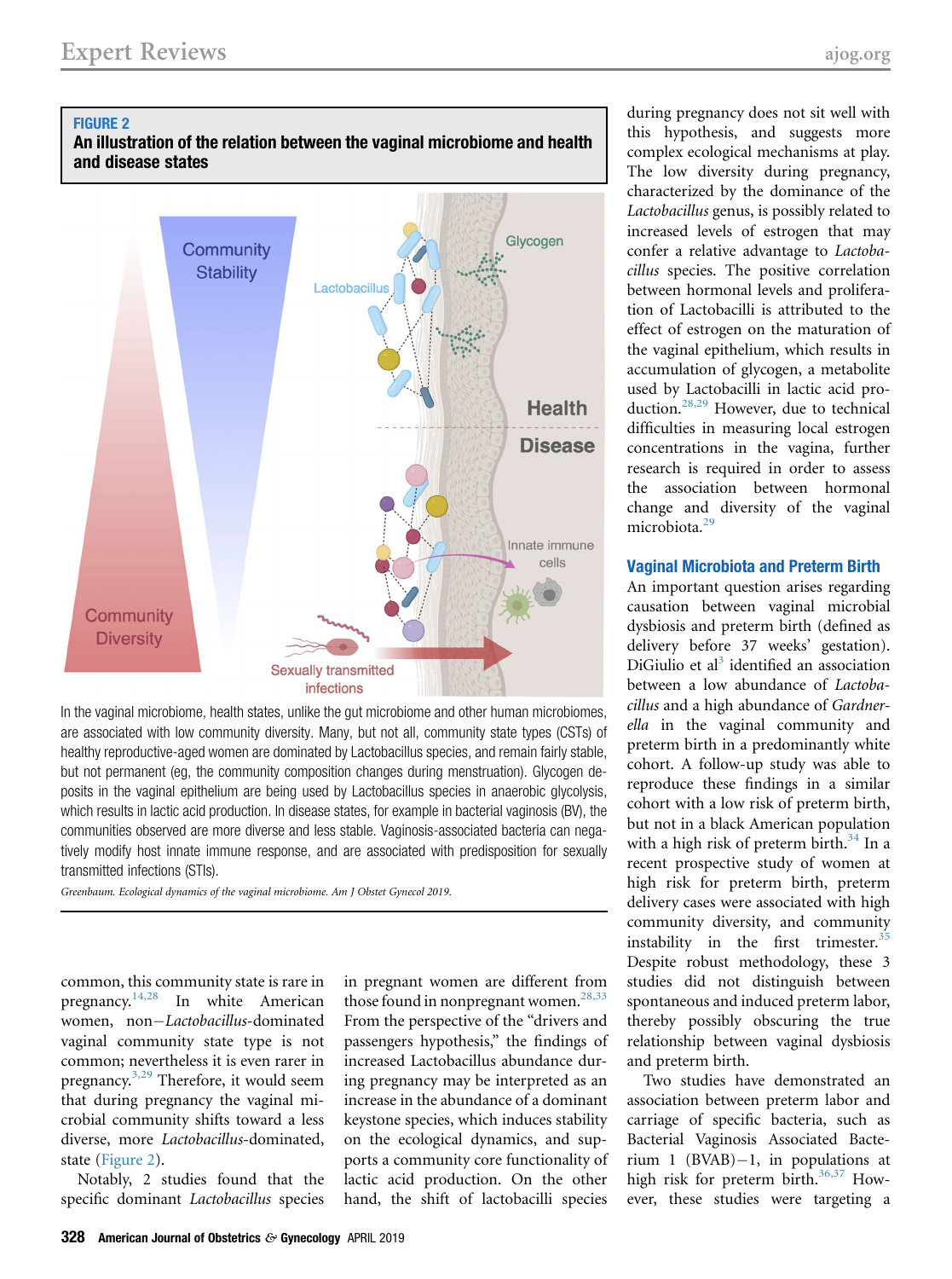<span id="page-5-0"></span>

| Selected studies of vaginal microbiome analysis, by chronological order<br><b>Method used for</b><br><b>Study</b><br>Age of study<br><b>Sample</b> |           |      |                     |                                                                                                                                                                                    |                                                                                                                                                                                                                     |                                        |
|----------------------------------------------------------------------------------------------------------------------------------------------------|-----------|------|---------------------|------------------------------------------------------------------------------------------------------------------------------------------------------------------------------------|---------------------------------------------------------------------------------------------------------------------------------------------------------------------------------------------------------------------|----------------------------------------|
| population                                                                                                                                         | group (y) | size | Pregnancy<br>status | <b>DNA processing</b>                                                                                                                                                              | <b>Comments</b>                                                                                                                                                                                                     | Reference                              |
| Japanese women                                                                                                                                     | $19 - 44$ | 132  | Pregnant            | Selected polymerase<br>chain reaction amplification<br>of specific bacteria<br>(14 Lactobacilli species<br>and 4 vaginosis associated<br>bacteria), followed by<br>electrophoresis | Analysis by subgroups<br>according to Nugent<br>score                                                                                                                                                               | Tamrakar<br>et al, 2007                |
| Asymptomatic<br>North American<br>women (different<br>ethnicities)                                                                                 | $12 - 45$ | 396  | Non-pregnant        | Amplification of bacterial<br>16S rRNA (V1-V2<br>hypervariable region)<br>and sequencing using<br>454 pyrosequencing                                                               | This study defined 5<br>vaginal community<br>structure types (CSTs)<br>that are commonly<br>referred to in vaginal<br>microbiome studies;<br>this study included<br>analysis by ethnic group                        | Ravel<br>et al, 2011                   |
| Mexican women                                                                                                                                      | $13 - 43$ | 64   | Pregnant            | Amplification of bacterial<br>16S rRNA (V3 hypervariable<br>region) using multiple phases<br>of PCR amplification, followed<br>by Sanger sequencing                                | One sampling event at<br>different trimesters;<br>only women with normal<br>Nugent scores were<br>included                                                                                                          | Hernandez-<br>Rodriguez<br>et al, 2011 |
| Asymptomatic<br>reproductive-aged<br>Estonian women                                                                                                | $15 - 44$ | 494  | Non-pregnant        | Amplification of bacterial<br>16S rRNA (V1-V2<br>hypervariable region)<br>and sequencing using<br>454 pyrosequencing<br>technology                                                 | In addition to vaginal<br>microbiome analysis,<br>this study analyzed the<br>vaginal mycobiome;<br>large-scale study                                                                                                | Drell et al,<br>2013                   |
| American women,<br>mostly of African<br>American race                                                                                              | $20 - 28$ | 90   | Pregnant            | Amplification of bacterial<br>16S rRNA (V1-V3<br>hypervariable region)<br>and DNA sequencing<br>using 454 pyrosequencing<br>technology                                             | Longitudinal sampling<br>every 2-4 wk; analysis<br>included only spontaneous<br>preterm birth; the definition<br>of preterm delivery was<br>$<$ 34 wk gestation                                                     | Romero et al,<br>2014                  |
| Mostly white<br>non-Hispanic                                                                                                                       | $19 - 45$ | 49   | Pregnant            | Amplification of bacterial<br>16S rRNA (V3-V5<br>hypervariable region),<br>followed by sequencing<br>using methods independently:<br>454 pyrosequencing<br>and Illumina HiSeq      | Weekly sampling until<br>delivery and monthly<br>after delivery.<br>In addition to vagina,<br>stool, oral saliva sampling;<br>analysis for preterm<br>birth but half of the<br>preterm group are<br>not spontaneous | DiGiulio et al,<br>2015                |
| <b>British women</b><br>(different<br>ethnicities)                                                                                                 | >18       | 42   | Pregnant            | Amplification of bacterial<br>16S rRNA (V1-V2<br>hypervariable region)<br>and DNA sequencing<br>by Illumina MiSeq;                                                                 | Four sampling points<br>during pregnancy and<br>1 postpartum                                                                                                                                                        | MacIntyre et al,<br>2015               |
| American women,<br>African American<br>and white                                                                                                   | 17-42     | 135  | Pregnant            | Amplification of bacterial<br>16S rRNA (V4 hypervariable<br>region and DNA sequencing<br>by Illumina HiSeq)                                                                        | Longitudinal sampling<br>during gestation.<br>Suggests defining vaginal<br>bacterial communities by<br>frequencies of G. vaginalis,<br>L. crispatus, and L. iners<br>instead of discrete CSTs.                      | Callahan et al,<br>2017                |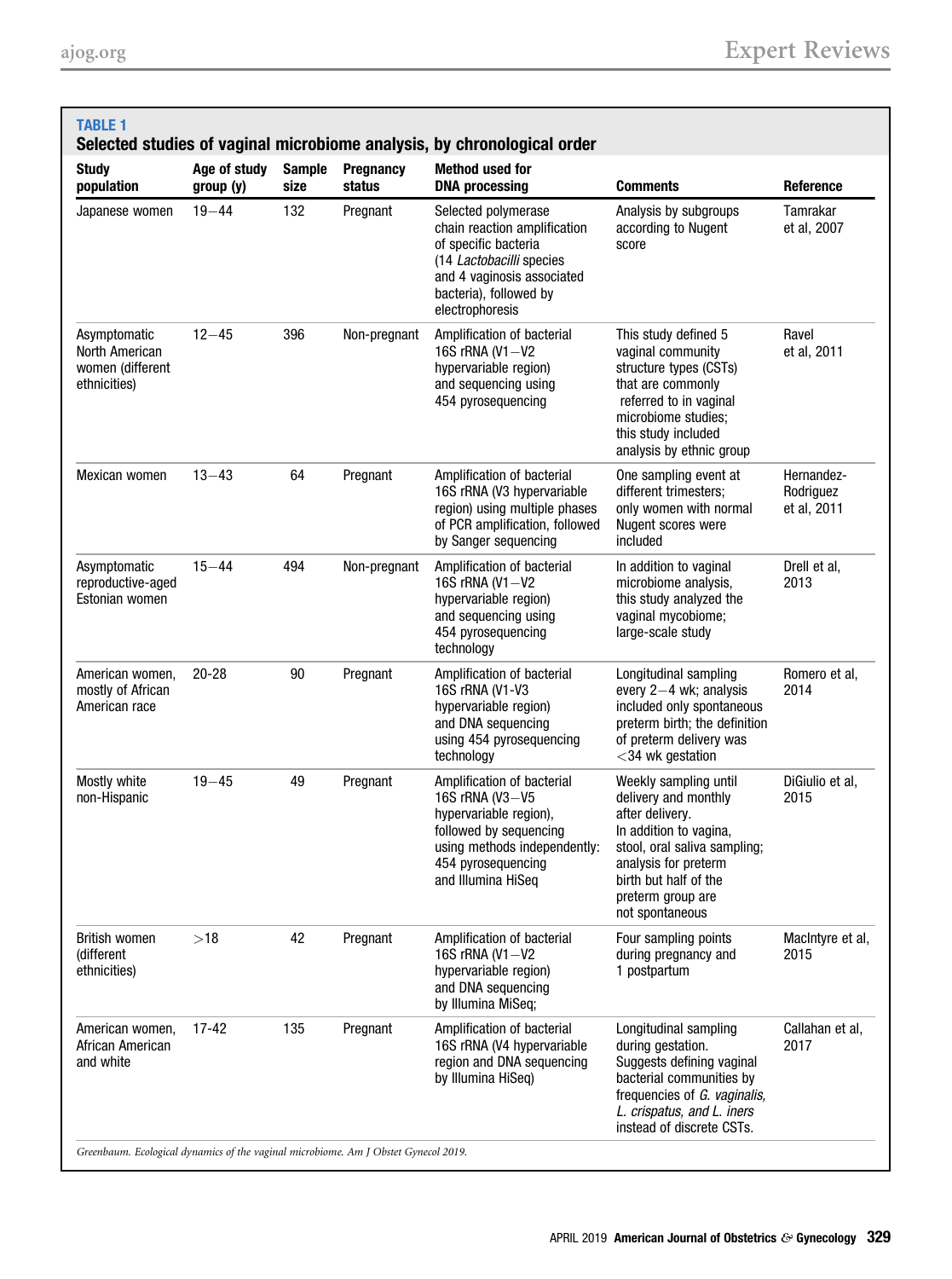limited number of bacteria, which may oversimplify the complexity of the community structure and bias findings toward certain species. A different obstetric outcome, preterm premature rupture of membranes (PPROM), was recently investigated, and was found to be associated with a Lactobacillus-depleted community.<sup>[38](#page-9-0)</sup> Because PPROM is the presenting manifestation in only a subgroup of spontaneous preterm deliveries, this finding may not be directly generalized to all preterm deliveries. In the scenario of cervical cerclage, the use of a monofilament suture was associated with a more subtle inflammatory reaction (compared to a braided thread), and was associated with a lower rate of vaginal dysbiosis and preterm  $birth<sup>39</sup>$  $birth<sup>39</sup>$  $birth<sup>39</sup>$ 

However, a prospective study that looked at longitudinal sampling of women without known risk of preterm birth did not identify any differences in community compositions.<sup>[40](#page-9-0)</sup> Of note, preterm delivery in this study was defined as <34 weeks' gestation, and women in this group were mainly of black American ethnicity. Discrepancies among the different studies may be related to background characteristics of participants, small sample size in most studies, and differences in definition of preterm delivery. Overall, despite the increasing interest in vaginal dysbiosis as a possible cause of preterm birth, evidence does not currently exist to support screening and treatment of bacterial vaginosis in pregnant women at low risk or high risk for preterm labor, and therefore is not recommended. $41-43$  $41-43$ 

## Vaginal Microbiota in the Postpartum Period

Although vaginal dysbiosis as a cause for preterm delivery is still under debate, evidence strongly supports that drastic vaginal bacterial community alterations occur after pregnancy. $3,29$  The postpartum vaginal microbiome includes more vaginosis-associated bacteria (VAB), less *Lactobacillus*,<sup>[29](#page-9-0)</sup> and higher resemblance to gut communities. $3$ Furthermore, these changes persist for up to 1 year, and do not correlate with similar changes in microbial

communities in other body sites. $3$  The underlying mechanisms that may explain these observations are yet unknown; however, it seems that they cannot be explained merely by translocation of stool bacteria to the vagina during vaginal delivery, as similar observations were made in women after cesarean delivery. $3$  One explanation is that the alkalinity of the lochial discharge has an inhibitory effect on Lactobacilli.<sup>[29](#page-9-0)</sup> Alternatively, an abrupt drop in estrogen levels after delivery may aggravate environmental conditions that are deleterious for *Lactobacillus*.<sup>[29](#page-9-0)</sup> This observation may have clinical importance in the setting of a future recommendation regarding the minimal interval between pregnancies, in order to enable the microbial community to retain its stable pre-pregnancy state. However, as current data regarding vaginal community disruption and obstetric complications are controversial, it is still too early to draw conclusions regarding an ideal interpregnancy interval.

## Vaginal Microbiota and Menstruation

Several longitudinal studies have monitored dynamics in the vaginal microbiome in relation to the menstrual cycle. In reproductive-aged women, stability of the microbial community decreases during menses and correlates with es-trogen levels.<sup>[4](#page-9-0)</sup> With respect to bacterial composition, Gardnerella vaginalis abundance increases during menses with a concurrent decrease in abundance of Lactobacillus species, excluding Lactobacillus iners. $44$  This may be explained by the lysis of vaginal blood during menses and increased iron levels, which support the accelerated growth of both G. vaginalis and L. iners. $4$ 

Data regarding composition and dynamics of the vaginal microbiome using culture-independent methods in young girls are sparse, and are entirely missing in female neonates, possibly because of the difficulties involved in recruitment of healthy patients. A longitudinal study in adolescents prior to menarche found that the composition of the vaginal microbiome resembles that of reproductive-aged women.<sup>45</sup> In

contrast, studies in postmenopausal women are available, and have somewhat revised what was previously thought about the postmenopausal vaginal microbiome. Postmenopausal vaginal communities were considered poor in Lactobacillus but rich in anaerobic taxa (eg, Bacteroides, Mobiluncus) and VAB such as  $G$ . *vaginalis*.<sup>[46](#page-9-0)</sup> Surprisingly, it was observed that in more than 50% of postmenopausal women the dominating bacteria is Lactobacillus, irrespective of climacteric symptoms such as vaginal dryness or vulvovaginal atrophy.<sup>47,48</sup> Nevertheless, in both studies,  $47,48$  a low abundance of Lactobacilus was indeed associated with vaginal symptoms.

New technologies, such as microablative fractional  $CO<sub>2</sub>$  laser, are increasingly being used for treatment of genitourinary syndrome of menopause in postmenopausal women. Although this technology has not been approved by the U.S. Food and Drug Administration (FDA) for treatment of genitourinary syndrome of menopause,  $49$  studies report amelioration of vaginal symptoms, and re-population of the vagina with Lactobacillus.<sup>[50,51](#page-9-0)</sup> Positive clinical response is proposed to be the result of the tissue-restorative effect of this laser treatment. This restoration is demonstrated by thickening of the epithelium and increased abundance of glycogenrich shedding cells, which promote proliferation of glycogen-dependent bacteria such as Lactobacillus.<sup>[52](#page-10-0)</sup>

Overall, the vaginal microbiome is characterized by low community diversity and high community stability in fertile healthy women (although this stability is temporary). Although resilience of ecosystems is often correlated with high diversity, in the vagina high diversity is associated with disease states. This puzzling observation could possibly be explained by the involvement of an external force, such as estrogen: Estrogen grants an advantage for the Lactobacillus genus,  $28,29$  and may supports a low-diversity/high-resilience equilibrium state, which again becomes unstable as estrogen levels are depleted. However, this explanation fails to account for the high frequency of the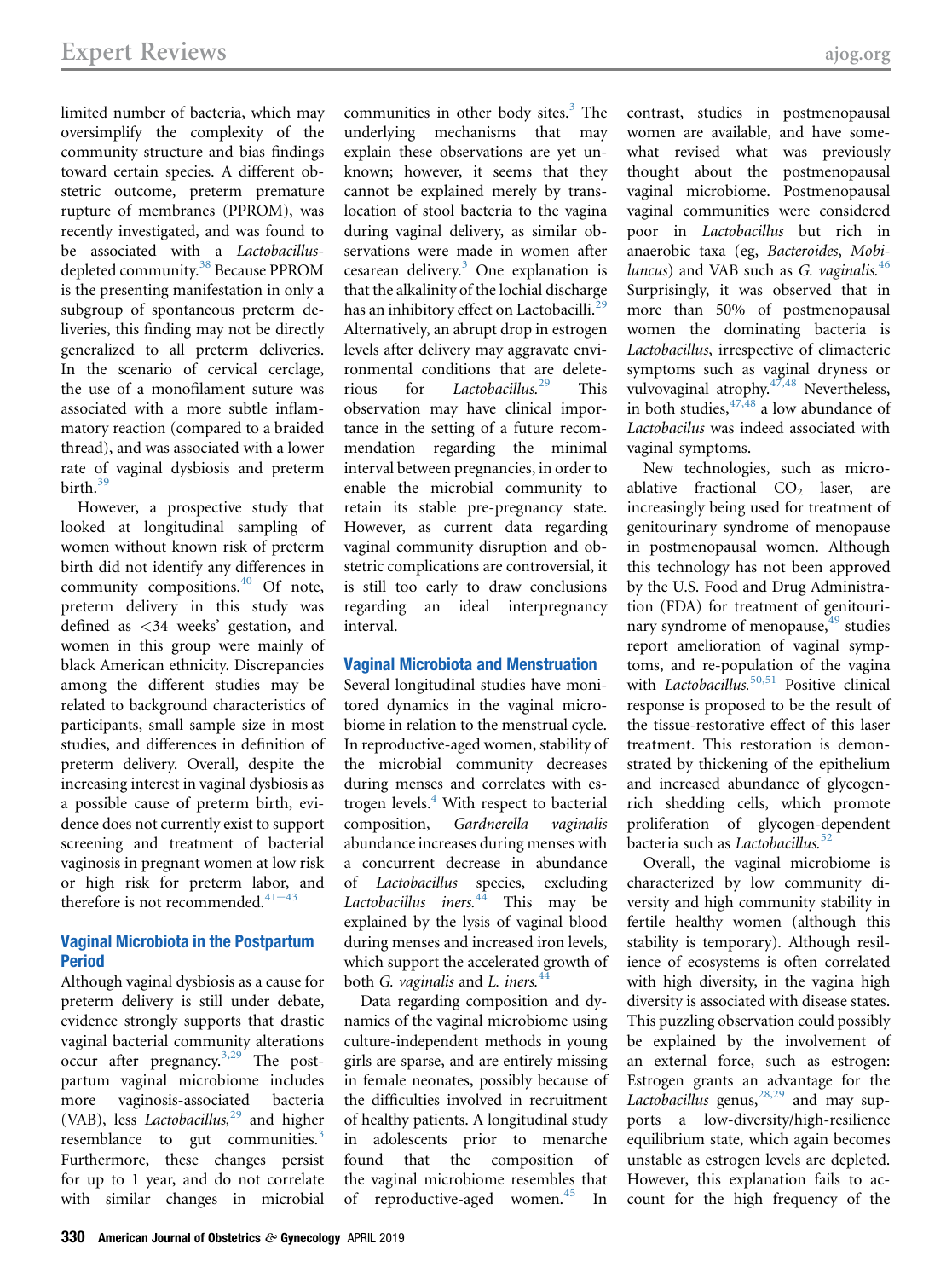Lactobacillus-dominant microbiome in postmenopausal women.[47,48](#page-9-0)

## Vaginal Microbiome and Bacterial **Vaginosis**

Bacterial vaginosis (BV) is the most common vaginal infection in reproductive-aged women, and therefore is a commonly used example for a disease state in the study of the vaginal microbiome.<sup>11</sup> Around half of the women with BV report an increased malodorous vaginal discharge, which inflicts discomfort and has a major effect on quality of life.<sup>[53](#page-10-0)</sup> BV correlates closely with high vaginal  $pH<sub>11</sub>$  which is attributed to a decreased production of lactic acid by vaginal bacteria, mainly of the Lactobacillus species ([Figure 2](#page-4-0)). However, data collected sofar on BVare not supportive of Lactobacillus species as the single causative pathogen for this condition, and the relation between microbiota and BV has been suggested to be polymicrobial.<sup>5</sup>

Until recently, studies have focused mainly on identifying simple quantitative changes in the vaginal bacterial composition, for example, the proliferation of certain pathogens with simultaneous depletion of others. However, this approach fails to explain the presence of anaerobic bacteria in healthy asymptomatic women, $5,54$  and it could be postulated that anaerobic bacteria are most likely not the cause of BV but are rather opportunistic bacteria that flourish in a disease state.<sup>[5](#page-9-0)</sup> This, again, emphasizes the problematic assignment of a single keystone species, Lactobacillus, as an indicator of a wellfunctioning vaginal microbiome. In the absence of basic understanding of the etiology and natural history of this common condition, advancement toward the development of an effective treatment for BV will be difficult. Therefore, considering the healthy state as a well-balanced ecosystem and disease as a disrupted state may be beneficial in attempting to develop new treatment strategies.<sup>[5](#page-9-0)</sup>

## Bacterial Vaginosis and Sexually Transmitted Infections

BV not only affects personal well-being, but also has public health and epidemiological implications, as it is associated with a higher acquisition rate of various sexually transmitted infe[ctions](#page-10-0) (STIs) such as Neisseria gonorrhoeae, $55-57$ Chlamydia trachomatis,  $56,57$  Trichomonas vaginalis, $57$  herpes simplex virus, $58$  and human immunodeficiency virus  $(HIV)^{59-61}$  $(HIV)^{59-61}$  $(HIV)^{59-61}$  [\(Figure 2](#page-4-0)).

In order to delineate the effect of BV on the acquisition rate of HIV, longitudinal studies have focused on high-risk populations such as commercial sex workers in Africa, $62$  and have demonstrated that diagnosis of BV correlates with higher HIV acquisition.<sup>[63,64](#page-10-0)</sup> Moreover, a higher viral load $60$  and severity of immunodeficiency status<sup>[65](#page-10-0)</sup> are also correlated with BV. These findings have attracted considerable attention to treating BV as a promising way of mitigating the HIV pandemic.<sup>66</sup> However, apart from 1 study,  $67$  studies of empiric antimicrobial treatment for BV did not decr[ease](#page-10-0) the HIV seroconversion rate. $^{68-71}$  Moreover, most studies noted that BV prevalence did not decrease as a result of intervention.<sup>[69,71](#page-10-0)</sup> In 1 study, decreased STI (eg, syphilis and trichomoniasis) incidence following intervention had no effect on the incidence of HIV-1.<sup>68</sup> A possible explanation for the persistence of a high HIV seroconversion rate could be poor compliance with treatment or high BV recurrence rates.<sup>[68](#page-10-0)</sup> The fact that BV rates did not change in the course of treatment undermines the premise of these studies, and may give an alternative explanation as to why these interventional studies did not yield positive results.[68](#page-10-0)

The association of BV with increased STI risk is unclear. In vaginitis, where STI risk has also been shown to be increased, tissue inflammation and ulceration result in loss of cell-to-cell adhesion and decreased epithelial integrity, which facilitates pathogen penetration.[72](#page-10-0) However, in BV, the tissue is not inflamed. Therefore, an alternative explanation is required in order to explain the association of BV with STIs.

One proposed explanation of this association focuses on VAB presence in the vaginal microbiome and their adverse effects on the host innate immune system.[73,74](#page-10-0) The innate immune system is

the first line of defense following breach of the physical barrier. Innate immune cells, such as resident macrophages, can rapidly recognize and attack invading bacteria, and can also be triggered by epithelial cells via cytokine inter-talk. Genital secretions of women with BV have been repeatedly associated with alteration in cytokines and antimicrobial peptides, notably increased IL1- $\beta$ , <sup>[61](#page-10-0)</sup>, which in turn can initiate innate immune response and promote inflammation. A recent in vitro study of vaginal epithelial cell aggregates showed increased expression of cytokines, including IL1- $\beta$  and chemokine ligand 20, when co-cultured with Atopobium vaginae.<sup>[75](#page-10-0)</sup> As part of their proinflammatory effect, these cytokines stimulate lymphocyte migration to the site, which has been proposed to modulate risk of HIV acquisition through facilitating an abundance of HIV target cells in the mucosa. $61,76$  Such findings may help elucidate the role of the vaginal microbiome in transmission of STIs.

## Future Research

Understanding the relation of the vaginal microbiome to health and disease states lies crucially in elucidating the ecological dynamics in this system. Much attention has been given to the role of Lactobacillus in the vaginal microbiome, given its high abundance in many cases, promoting a "drivers and passengers hypothesis" perspective of this community, with a dominant role conveyed on a single species. However, many findings indicate that this community cannot be so simplistically understood, and that complex interaction between species and their effect on the ecosystem function must be incorporated in analysis of this system.

Future research should focus on the interrelations and interactions between species within the vaginal microbiome. Some observations of this kind have already been made, for example Lactobacillus crispatus appear to have a strong negative influence on G. vaginalis, whereas  $L$ . iners does not.<sup>[34](#page-9-0)</sup> Another example is the positive influence of Prevotella sp. on the growth of Peptostreptococcus anaerobius and Gardnerella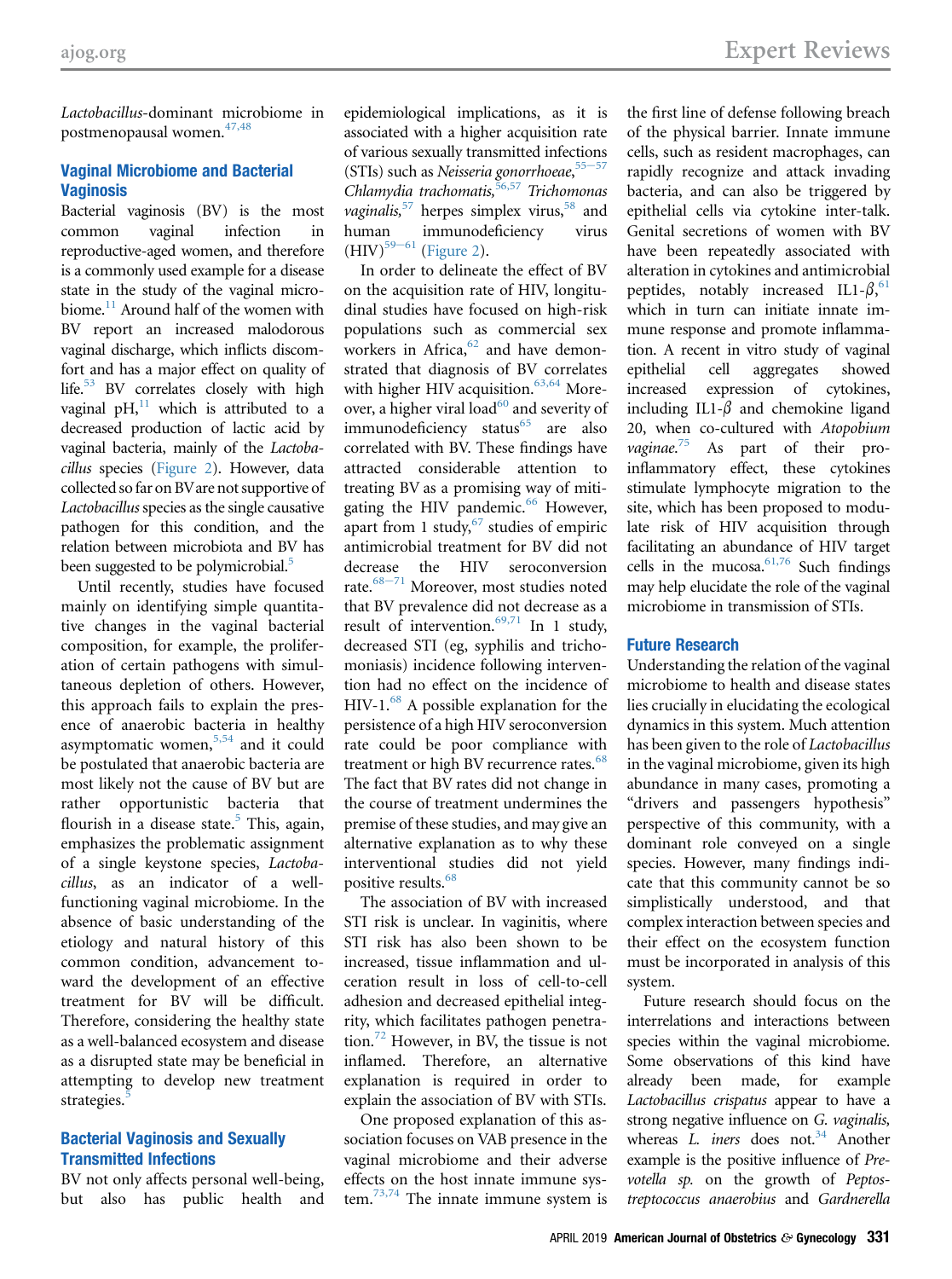vaginalis due to the production of nutrients (ammonia and amino acids) that are consumed by both  $taxa.<sup>14</sup>$  Interrelationships between different taxa may play a vital role in the functionality of bacterial communities, and hence have a crucial impact on "health" and "disease" states. A better understanding of interspecies interactions may also be crucial to understand how composition is translated into function in the ecosystem, and how succession dynamics play out in the vaginal environment.

A promising and increasingly used approach to study ecosystem function is network analysis.[77,78](#page-10-0) A network is a mathematical construct composed of "nodes," the elements of a system, and "edges," the interactions between those elements.[79,80](#page-10-0) The field of network theory is concerned with analyzing and understanding complex systems and emerging phenomena, which includes understanding functions such as stability and resilience of ecosystems. Ecosystems can be naturally described as networks, where the nodes are the different species and the edges represent positive or negative interactions between them. The medical sciences have seen many useful applications of network theory, such as in the study of epidemics,  $79$  in cancer research,  $81$  and in neuroscience.  $82$ and in neuroscience. $82$ Microbiome ecosystems have also been analyzed using the networks. $83-87$  $83-87$  Specifically, network methods applied in human microbiome study have proved very successful, <sup>88</sup> for example in analyzing infant $89$  and adult gut microbiomes. $\frac{90}{90}$ 

The vaginal bacterial microbiome as a network is composed of the different bacteria as nodes and the co-occurrence of bacteria (ie, findings of both types of bacteria in the same microbial community) as the edges. For example, considering 3 taxa found in the vaginal microbiome, L. iners and G. vaginalis have been found to co-occur, and would therefore be connected by an edge representing positive association, whereas G. vaginalis and L. crispatus do not occur together, and therefore would be connected by an edge representing negative association. $34$  These networks can be constructed for microbial communities in healthy and in nonhealthy women.

Network methods can help clarify the issue of the core functional microbiome by treating not only compositional changes but also functional structural properties of the ecosystem. Importantly, networks can also be analyzed by comparing the structure, resilience, and stability of the vaginal microbiome in health and disease states.

Understanding the network structure of the ecosystem can help predict the consequences of environmental perturbations, and whether the system is more likely to follow the "drivers and passengers hypothesis" or the "rivet hypothesis" ([Figure 1](#page-2-0)). Dynamic network analysis may also elucidate the resilience and stability of communities in the face of cyclical changes such as menstrual cycles, or even in noncyclical but predictable changes such as pregnancy or menopause; such an approach is perhaps more appropriate for the study of the dynamic vaginal microbiome than is the classic static network approach. Dynamic networks incorporate information not only of a single static community but also of the changes that the ecosystem experiences over time.

In cases when specific disease states can be associated with a certain microbial community composition, the next step should be to investigate the underlying molecular pathways. Once a molecular mechanism can be hypothesized, therapeutic options can be tested. Given the network structure, solutions may be nontrivial. For example, if a paucity of bacteria A and B is recognized as related to the disease state, the solution may turn out to be weakening of bacteria C that is competing with bacteria A and B, rather than just supplementing them.

Considering the vaginal disease states (such as BV) as a disruption in the composition of the bacterial ecosystem, rather than a result of the acquisition of a specific pathogen, may support the idea of bacterial community transplantation as a therapeutic modality that is superior to antimicrobial treatment. Fecal microbiota transplantation (FMT) for gastrointestinal disease has yielded positive results, for example in treatment of recurrent infections with Clostridioides difficile,  $91,92$  and some negative results,

for example in treatment of ulcerative colitis.<sup>93,94</sup> These mixed results emphasize the complexity of customizing treatment for a specific indication. In a similar manner, clinical trials have been done for urogenital infections (reviewed elsewhere $95$ ), including in pregnant women[.96](#page-10-0) As Lactobacilli are abundant in dairy products, and are registered as dietary supplements, these studies did not transfer vaginal communities from a donor to the recipient (as was done in FMT studies), but rather supplemented study participants with Lactobacillusrich products (eg, yogurt), either via oral administration or intravaginally. In a randomized, placebo-controlled, tripleblind study, 144 pregnant women received supplementation with oral probiotics, with no significant difference in duration of pregnancy, symptoms, or Nugent score.<sup>[97](#page-10-0)</sup> To date, probiotics are not considered a standard treatment modality either for BV or for prevention of preterm birth.

## **Conclusion**

The goal of this review was to provide an overview of the vaginal microbiome from an ecological perspective, emphasizing its dynamic nature and its relation to health and disease states. The accumulating data point toward a diverse, complex, and dynamic vaginal microbial ecosystem, which is most commonly dominated by Lactobacillus species. Ecological perspectives have the potential to further increase our understanding of the composition and functionality of the vaginal microbiota. Future studies of the systems-level temporal dynamics of the vaginal ecosystem and its function may expand our understanding of genuine states of health and disease and the underlying mechanisms involved. Moreover, improved understanding of the microbial community networks in the vaginal ecosystem could facilitate the development of personalized modalities for treatment of vaginal diseases and improvement of obstetric outcomes.  $\blacksquare$ 

#### ACKNOWLEDGMENT

We would like to thank Oren Kolodny, PhD, Department of Biology, Stanford University, for helpful discussions and comments.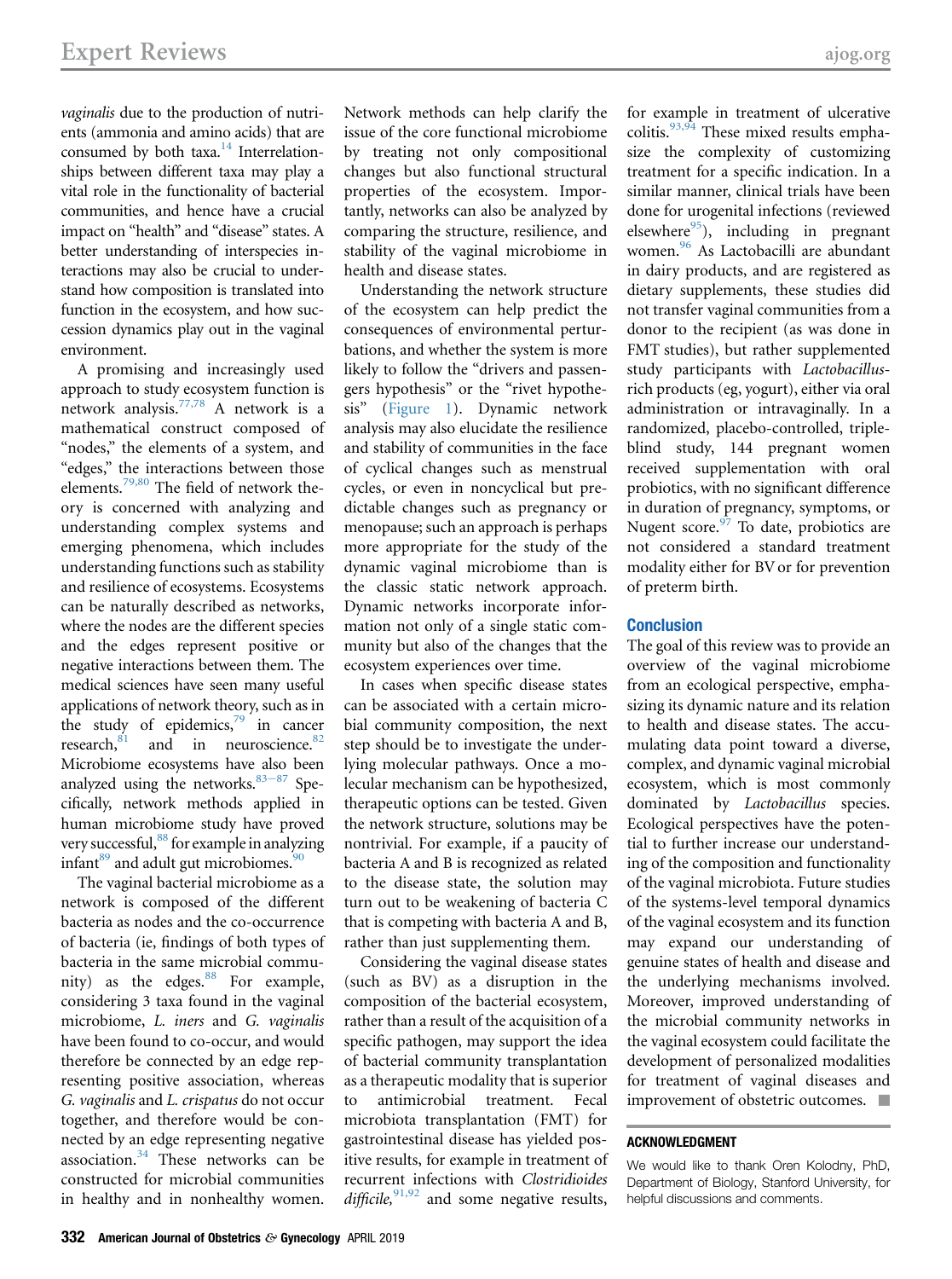#### <span id="page-9-0"></span>REFERENCES

1. [Chu DM, Ma J, Prince AL, Antony KM,](http://refhub.elsevier.com/S0002-9378(18)32114-8/sref1) [Seferovic MD, Aagaard KM. Maturation of the](http://refhub.elsevier.com/S0002-9378(18)32114-8/sref1) [infant microbiome community structure and](http://refhub.elsevier.com/S0002-9378(18)32114-8/sref1) [function across multiple body sites and in rela](http://refhub.elsevier.com/S0002-9378(18)32114-8/sref1)[tion to mode of delivery. Nat Med 2017;23:](http://refhub.elsevier.com/S0002-9378(18)32114-8/sref1) [314](http://refhub.elsevier.com/S0002-9378(18)32114-8/sref1)–26.

2. [Sommer F, Anderson JM, Bharti R, Raes J,](http://refhub.elsevier.com/S0002-9378(18)32114-8/sref2) [Rosenstiel P. The resilience of the intestinal](http://refhub.elsevier.com/S0002-9378(18)32114-8/sref2) microbiota infl[uences health and disease. Nat](http://refhub.elsevier.com/S0002-9378(18)32114-8/sref2) [Rev Microbiol 2017;15:630](http://refhub.elsevier.com/S0002-9378(18)32114-8/sref2)–8.

3. [DiGiulio DB, Callahan BJ, McMurdie PJ, et al.](http://refhub.elsevier.com/S0002-9378(18)32114-8/sref3) [Temporal and spatial variation of the human](http://refhub.elsevier.com/S0002-9378(18)32114-8/sref3) [microbiota during pregnancy. Proc Natl Acad](http://refhub.elsevier.com/S0002-9378(18)32114-8/sref3) [Sci 2015;112:1](http://refhub.elsevier.com/S0002-9378(18)32114-8/sref3)–6.

4. [Gajer P, Brotman RM, Bai G, et al. Temporal](http://refhub.elsevier.com/S0002-9378(18)32114-8/sref4) [dynamics of the human vaginal microbiota. Sci](http://refhub.elsevier.com/S0002-9378(18)32114-8/sref4) [Transl Med 2012;4:132ra52](http://refhub.elsevier.com/S0002-9378(18)32114-8/sref4).

5. [Ma B, Forney LJ, Ravel J. The vaginal](http://refhub.elsevier.com/S0002-9378(18)32114-8/sref5) [microbiome: rethinking health and diseases.](http://refhub.elsevier.com/S0002-9378(18)32114-8/sref5) [Annu Rev Microbiol 2013;66:371](http://refhub.elsevier.com/S0002-9378(18)32114-8/sref5)–89.

6. [Hickey RJ, Zhou X, Pierson JD, Ravel J,](http://refhub.elsevier.com/S0002-9378(18)32114-8/sref6) [Forney LJ. Understanding vaginal microbiome](http://refhub.elsevier.com/S0002-9378(18)32114-8/sref6) [complexity from an ecological perspective.](http://refhub.elsevier.com/S0002-9378(18)32114-8/sref6) [Transl Res 2012;160:267](http://refhub.elsevier.com/S0002-9378(18)32114-8/sref6)–82.

7. [Marchesi JR, Ravel J. The vocabulary of](http://refhub.elsevier.com/S0002-9378(18)32114-8/sref7) [microbiome research: a proposal. Microbiome](http://refhub.elsevier.com/S0002-9378(18)32114-8/sref7) [2015;3:31.](http://refhub.elsevier.com/S0002-9378(18)32114-8/sref7)

8. [Lozupone C, Stombaugh JI, Gordon JI,](http://refhub.elsevier.com/S0002-9378(18)32114-8/sref8) [Jansson JK, Knight R. Diversity, stability and](http://refhub.elsevier.com/S0002-9378(18)32114-8/sref8) [resilience of the human gut microbiota. Nature](http://refhub.elsevier.com/S0002-9378(18)32114-8/sref8) [2012;489:220](http://refhub.elsevier.com/S0002-9378(18)32114-8/sref8)–30.

9. [Byrd AL, Belkaid Y, Segre JA. The human](http://refhub.elsevier.com/S0002-9378(18)32114-8/sref9) [skin microbiome. Nat Rev Microbiol 2018;16:](http://refhub.elsevier.com/S0002-9378(18)32114-8/sref9) [143](http://refhub.elsevier.com/S0002-9378(18)32114-8/sref9)–55.

10. [Cruicksha R, Sherman A. The biology of the](http://refhub.elsevier.com/S0002-9378(18)32114-8/sref10) [vagina in the human subject. BJOG 1934:](http://refhub.elsevier.com/S0002-9378(18)32114-8/sref10) [208](http://refhub.elsevier.com/S0002-9378(18)32114-8/sref10)–26.

11. [Aldunate M, Srbinovski D, Hearps AC, et al.](http://refhub.elsevier.com/S0002-9378(18)32114-8/sref11) [Antimicrobial and immune modulatory effects of](http://refhub.elsevier.com/S0002-9378(18)32114-8/sref11) [lactic acid and short chain fatty acids produced](http://refhub.elsevier.com/S0002-9378(18)32114-8/sref11) [by vaginal microbiota associated with eubiosis](http://refhub.elsevier.com/S0002-9378(18)32114-8/sref11) [and bacterial vaginosis. Front Physiol 2015;6:](http://refhub.elsevier.com/S0002-9378(18)32114-8/sref11) 1–[23.](http://refhub.elsevier.com/S0002-9378(18)32114-8/sref11)

12. [Lamont RF, Sobel JD, Akins R, et al. The](http://refhub.elsevier.com/S0002-9378(18)32114-8/sref12) [vaginal microbiome: new information about](http://refhub.elsevier.com/S0002-9378(18)32114-8/sref12) [genital tract using molecular based techniques.](http://refhub.elsevier.com/S0002-9378(18)32114-8/sref12) [Br J Obstet Gynaecol 2011;118:533](http://refhub.elsevier.com/S0002-9378(18)32114-8/sref12)–49.

13. [Drell T, Lillsaar T, Tummeleht L, et al. Char](http://refhub.elsevier.com/S0002-9378(18)32114-8/sref13)[acterization of the vaginal micro- and myco](http://refhub.elsevier.com/S0002-9378(18)32114-8/sref13)[biome in asymptomatic reproductive-age](http://refhub.elsevier.com/S0002-9378(18)32114-8/sref13) [Estonian women. PLoS One 2013;8:e54379.](http://refhub.elsevier.com/S0002-9378(18)32114-8/sref13)

14. [Ravel J, Gajer P, Abdo Z, et al. Vaginal](http://refhub.elsevier.com/S0002-9378(18)32114-8/sref14) [microbiome of reproductive-age women. Proc](http://refhub.elsevier.com/S0002-9378(18)32114-8/sref14) [Natl Acad Sci 2011;108:4680](http://refhub.elsevier.com/S0002-9378(18)32114-8/sref14)–7.

15. [Zhou X, Brown CJ, Abdo Z, et al. Differ](http://refhub.elsevier.com/S0002-9378(18)32114-8/sref15)[ences in the composition of vaginal microbial](http://refhub.elsevier.com/S0002-9378(18)32114-8/sref15) [communities found in healthy Caucasian and](http://refhub.elsevier.com/S0002-9378(18)32114-8/sref15) [black women. ISME J 2007;1:121](http://refhub.elsevier.com/S0002-9378(18)32114-8/sref15)–33.

16. [Makarova K, Slesarev A, Wolf Y, et al.](http://refhub.elsevier.com/S0002-9378(18)32114-8/sref16) [Comparative genomics of the lactic acid bac](http://refhub.elsevier.com/S0002-9378(18)32114-8/sref16)[teria. Proc Natl Acad Sci 2006;42:15611](http://refhub.elsevier.com/S0002-9378(18)32114-8/sref16)–6. 17. [Walker B. Biodiversity and ecological](http://refhub.elsevier.com/S0002-9378(18)32114-8/sref17)

[redundancy. Conserv Biol 1992;6:18](http://refhub.elsevier.com/S0002-9378(18)32114-8/sref17)–23. 18. [Ehrlich P, Walker B. Rivets and redundancy.](http://refhub.elsevier.com/S0002-9378(18)32114-8/sref18)

[Bioscience 1998;48:387](http://refhub.elsevier.com/S0002-9378(18)32114-8/sref18)–8.

19. [Ehrlich P, Ehrlich A. Extinction. The causes](http://refhub.elsevier.com/S0002-9378(18)32114-8/sref19) [and consequences of the disappearance of](http://refhub.elsevier.com/S0002-9378(18)32114-8/sref19) [species. New York: Random House; 1981.](http://refhub.elsevier.com/S0002-9378(18)32114-8/sref19)

20. [Zaura E, Keijser BJ, Huse SM, Crielaard W.](http://refhub.elsevier.com/S0002-9378(18)32114-8/sref20) Defining the healthy "[core microbiome](http://refhub.elsevier.com/S0002-9378(18)32114-8/sref20)" of oral [microbial communities. BMC Microbiol 2009;9:](http://refhub.elsevier.com/S0002-9378(18)32114-8/sref20) [259](http://refhub.elsevier.com/S0002-9378(18)32114-8/sref20).

21. [Zhou X, Hansmann M, Davis CC, et al. The](http://refhub.elsevier.com/S0002-9378(18)32114-8/sref21) [vaginal bacterial communities of Japanese](http://refhub.elsevier.com/S0002-9378(18)32114-8/sref21) [women resemble those of women in other racial](http://refhub.elsevier.com/S0002-9378(18)32114-8/sref21) [groups. FEMS Immunol Med Microbiol 2011;58:](http://refhub.elsevier.com/S0002-9378(18)32114-8/sref21) [169](http://refhub.elsevier.com/S0002-9378(18)32114-8/sref21)–81.

22. [Turnbaugh PJ, Hamady M, Yatsunenko T,](http://refhub.elsevier.com/S0002-9378(18)32114-8/sref22) [et al. A core gut microbiome in obese and lean](http://refhub.elsevier.com/S0002-9378(18)32114-8/sref22) [twins. Nature 2009;457:480](http://refhub.elsevier.com/S0002-9378(18)32114-8/sref22)–4.

23. [Shade A, Handelsman J. Beyond the Venn](http://refhub.elsevier.com/S0002-9378(18)32114-8/sref23) [diagram: the hunt for a core microbiome. Envi](http://refhub.elsevier.com/S0002-9378(18)32114-8/sref23)[ron Microbiol 2012;14:4](http://refhub.elsevier.com/S0002-9378(18)32114-8/sref23)–12.

24. [McMillan A, Rulisa S, Sumarah M, et al.](http://refhub.elsevier.com/S0002-9378(18)32114-8/sref24) [A multi-platform metabolomics approach iden](http://refhub.elsevier.com/S0002-9378(18)32114-8/sref24)tifi[es novel biomarkers associated with bacterial](http://refhub.elsevier.com/S0002-9378(18)32114-8/sref24) [diversity in the human vagina. Sci Rep 2015;5:](http://refhub.elsevier.com/S0002-9378(18)32114-8/sref24) [14174](http://refhub.elsevier.com/S0002-9378(18)32114-8/sref24).

25. [Pruski P, MacIntyre DA, Lewis HV, et al.](http://refhub.elsevier.com/S0002-9378(18)32114-8/sref25) [Medical swab analysis using desorption elec](http://refhub.elsevier.com/S0002-9378(18)32114-8/sref25)[trospray ionization mass spectrometry: a](http://refhub.elsevier.com/S0002-9378(18)32114-8/sref25) [noninvasive approach for mucosal diagnostics.](http://refhub.elsevier.com/S0002-9378(18)32114-8/sref25) [Anal Chem 2017;89:1540](http://refhub.elsevier.com/S0002-9378(18)32114-8/sref25)–50.

26. [Pruski P, Lewis HV, Lee YS, et al. Assess](http://refhub.elsevier.com/S0002-9378(18)32114-8/sref26)[ment of microbiota:host interactions at the](http://refhub.elsevier.com/S0002-9378(18)32114-8/sref26) [vaginal mucosa interface. Methods 2018;149:](http://refhub.elsevier.com/S0002-9378(18)32114-8/sref26) 74–[84.](http://refhub.elsevier.com/S0002-9378(18)32114-8/sref26)

27. [Pielou EC. Species-diversity and pattern](http://refhub.elsevier.com/S0002-9378(18)32114-8/sref27)[diversity in the study of ecological succession.](http://refhub.elsevier.com/S0002-9378(18)32114-8/sref27) [J Theor Biol 1966;10:370](http://refhub.elsevier.com/S0002-9378(18)32114-8/sref27)–83.

28. [Romero R, Hassan SS, Gajer P, et al. The](http://refhub.elsevier.com/S0002-9378(18)32114-8/sref28) [composition and stability of the vaginal microbiota](http://refhub.elsevier.com/S0002-9378(18)32114-8/sref28) [of normal pregnant women is different from that of](http://refhub.elsevier.com/S0002-9378(18)32114-8/sref28) [non-pregnant women. Microbiome 2014;2:4](http://refhub.elsevier.com/S0002-9378(18)32114-8/sref28).

29. [MacIntyre D, Chandiramani M, Lee YS, et al.](http://refhub.elsevier.com/S0002-9378(18)32114-8/sref29) [The vaginal microbiome during pregnancy and](http://refhub.elsevier.com/S0002-9378(18)32114-8/sref29) [the postpartum period in a European population.](http://refhub.elsevier.com/S0002-9378(18)32114-8/sref29) [Sci Rep 2015;5:8988.](http://refhub.elsevier.com/S0002-9378(18)32114-8/sref29)

30. [Huttenhower C, Gevers D, Knight R, et al.](http://refhub.elsevier.com/S0002-9378(18)32114-8/sref30) [Structure, function and diversity of the healthy](http://refhub.elsevier.com/S0002-9378(18)32114-8/sref30) [human microbiome. Nature 2012;486:207](http://refhub.elsevier.com/S0002-9378(18)32114-8/sref30)–14.

31. [Elmqvist T, Folke C, Nyström M, et al.](http://refhub.elsevier.com/S0002-9378(18)32114-8/sref31) [Response diversity, ecosystem change, and](http://refhub.elsevier.com/S0002-9378(18)32114-8/sref31) [resilience. Front Ecol Environ 2003;1:488](http://refhub.elsevier.com/S0002-9378(18)32114-8/sref31)–94.

32. [Manichanh C, Borruel N, Casellas F,](http://refhub.elsevier.com/S0002-9378(18)32114-8/sref32) [Guarner F. The gut microbiota in IBD. Nat Rev](http://refhub.elsevier.com/S0002-9378(18)32114-8/sref32) [Gastroenterol Hepatol 2012;9:599](http://refhub.elsevier.com/S0002-9378(18)32114-8/sref32)–608.

33. [Hernandez-Rodriguez C, Romero-](http://refhub.elsevier.com/S0002-9378(18)32114-8/sref33)[Gonzalez R, Albani-Campanario M,](http://refhub.elsevier.com/S0002-9378(18)32114-8/sref33) [Figueroa-Damian R, Meraz-Cruz N, Hernandez-](http://refhub.elsevier.com/S0002-9378(18)32114-8/sref33)[Guerrero C. Vaginal microbiota of healthy preg](http://refhub.elsevier.com/S0002-9378(18)32114-8/sref33)[nant Mexican women is constituted by four](http://refhub.elsevier.com/S0002-9378(18)32114-8/sref33) [lactobacillus species and several vaginosis](http://refhub.elsevier.com/S0002-9378(18)32114-8/sref33)[associated bacteria. Infect Dis Obstet Gynecol](http://refhub.elsevier.com/S0002-9378(18)32114-8/sref33) [2011;2011](http://refhub.elsevier.com/S0002-9378(18)32114-8/sref33).

34. [Callahan BJ, DiGiulio DB, Aliaga](http://refhub.elsevier.com/S0002-9378(18)32114-8/sref34) [Goltsman DS, et al. Replication and re](http://refhub.elsevier.com/S0002-9378(18)32114-8/sref34)finement [of a vaginal microbial signature of preterm birth in](http://refhub.elsevier.com/S0002-9378(18)32114-8/sref34) [two racially distinct cohorts of US women. Proc](http://refhub.elsevier.com/S0002-9378(18)32114-8/sref34) [Natl Acad Sci 2017;114:9967](http://refhub.elsevier.com/S0002-9378(18)32114-8/sref34)–71.

35. [Stout MJ, Zhou Y, Wylie KM, Tarr PI,](http://refhub.elsevier.com/S0002-9378(18)32114-8/sref35) [Macones GA, Tuuli MG. Early pregnancy vaginal](http://refhub.elsevier.com/S0002-9378(18)32114-8/sref35) [microbiome trends and preterm birth. Am J](http://refhub.elsevier.com/S0002-9378(18)32114-8/sref35) [Obstet Gynecol 2017;217:356.](http://refhub.elsevier.com/S0002-9378(18)32114-8/sref35)

36. [Nelson DB, Hanlon A, Nachamkin I, et al.](http://refhub.elsevier.com/S0002-9378(18)32114-8/sref36) [Early pregnancy changes in bacterial vaginosis](http://refhub.elsevier.com/S0002-9378(18)32114-8/sref36)[associated bacteria and preterm delivery. Pae](http://refhub.elsevier.com/S0002-9378(18)32114-8/sref36)[diatr Perinat Epidemiol 2014;28:88](http://refhub.elsevier.com/S0002-9378(18)32114-8/sref36)–96.

37. [Foxman B, Wen A, Srinivasan U, et al. My](http://refhub.elsevier.com/S0002-9378(18)32114-8/sref37)[coplasma, bacterial vaginosis-associated bac](http://refhub.elsevier.com/S0002-9378(18)32114-8/sref37)[teria BVAB3, race, and risk of preterm birth in a](http://refhub.elsevier.com/S0002-9378(18)32114-8/sref37) [high-risk cohort. Am J Obstet Gynecol](http://refhub.elsevier.com/S0002-9378(18)32114-8/sref37) [2014;210:226.](http://refhub.elsevier.com/S0002-9378(18)32114-8/sref37)

38. [Brown RG, Marchesi JR, Lee YS, et al.](http://refhub.elsevier.com/S0002-9378(18)32114-8/sref38) [Vaginal dysbiosis increases risk of preterm fetal](http://refhub.elsevier.com/S0002-9378(18)32114-8/sref38) [membrane rupture, neonatal sepsis and is](http://refhub.elsevier.com/S0002-9378(18)32114-8/sref38) [exacerbated by erythromycin. BMC Med](http://refhub.elsevier.com/S0002-9378(18)32114-8/sref38) [2018;16:9.](http://refhub.elsevier.com/S0002-9378(18)32114-8/sref38)

39. [Kindinger LM, MacIntyre DA, Lee YS, et al.](http://refhub.elsevier.com/S0002-9378(18)32114-8/sref39) [Relationship between vaginal microbial dysbio](http://refhub.elsevier.com/S0002-9378(18)32114-8/sref39)sis, infl[ammation, and pregnancy outcomes in](http://refhub.elsevier.com/S0002-9378(18)32114-8/sref39) [cervical cerclage. Sci Transl Med 2016;8:350.](http://refhub.elsevier.com/S0002-9378(18)32114-8/sref39)

40. [Romero R, Hassan SS, Gajer P, et al. The](http://refhub.elsevier.com/S0002-9378(18)32114-8/sref40) [vaginal microbiota of pregnant women who](http://refhub.elsevier.com/S0002-9378(18)32114-8/sref40) [subsequently have spontaneous preterm labor](http://refhub.elsevier.com/S0002-9378(18)32114-8/sref40) [and delivery and those with a normal delivery at](http://refhub.elsevier.com/S0002-9378(18)32114-8/sref40) [term. Microbiome 2014;2:18](http://refhub.elsevier.com/S0002-9378(18)32114-8/sref40).

41. [Brocklehurst P, Gordon A, Heatley E,](http://refhub.elsevier.com/S0002-9378(18)32114-8/sref41) [Milan SJ. Antibiotics for treating bacterial vagi](http://refhub.elsevier.com/S0002-9378(18)32114-8/sref41)[nosis in pregnancy. Cochrane Database Syst](http://refhub.elsevier.com/S0002-9378(18)32114-8/sref41) [Rev 2013;1:CD000262](http://refhub.elsevier.com/S0002-9378(18)32114-8/sref41).

42. [American College of Obstetricians and Gy](http://refhub.elsevier.com/S0002-9378(18)32114-8/sref42)[necologists. Prediction and prevention of pre](http://refhub.elsevier.com/S0002-9378(18)32114-8/sref42)[term birth. Practice Bulletin No. 130. Obstet](http://refhub.elsevier.com/S0002-9378(18)32114-8/sref42) [Gynecol 2012;120:964](http://refhub.elsevier.com/S0002-9378(18)32114-8/sref42)–73.

43. [Workowski KA, Bolan GA. Sexually trans](http://refhub.elsevier.com/S0002-9378(18)32114-8/sref43)[mitted diseases treatment guidelines. MMWR](http://refhub.elsevier.com/S0002-9378(18)32114-8/sref43) [2015;64:1](http://refhub.elsevier.com/S0002-9378(18)32114-8/sref43)–137.

44. [Srinivasan S, Liu C, Mitchell CM, et al.](http://refhub.elsevier.com/S0002-9378(18)32114-8/sref44) [Temporal variability of human vaginal bacteria](http://refhub.elsevier.com/S0002-9378(18)32114-8/sref44) [and relationship with bacterial vaginosis. PLoS](http://refhub.elsevier.com/S0002-9378(18)32114-8/sref44) [One 2010;5:e10197](http://refhub.elsevier.com/S0002-9378(18)32114-8/sref44).

45. [Hickey RJ, Zhou X, Settles ML, et al. Vaginal](http://refhub.elsevier.com/S0002-9378(18)32114-8/sref45) [microbiota of adolescent girls prior to the onset](http://refhub.elsevier.com/S0002-9378(18)32114-8/sref45) [of menarche resemble those of reproductive](http://refhub.elsevier.com/S0002-9378(18)32114-8/sref45)[age women. MBio 2015;6:1](http://refhub.elsevier.com/S0002-9378(18)32114-8/sref45)–14.

46. [Burton JP, Reid G. Evaluation of the bac](http://refhub.elsevier.com/S0002-9378(18)32114-8/sref46)terial vaginal fl[ora of 20 postmenopausal women](http://refhub.elsevier.com/S0002-9378(18)32114-8/sref46) [by direct \(Nugent score\) and molecular \(poly](http://refhub.elsevier.com/S0002-9378(18)32114-8/sref46)[merase chain reaction and denaturing gradient](http://refhub.elsevier.com/S0002-9378(18)32114-8/sref46) [gel electrophoresis\) techniques. J Infect Dis](http://refhub.elsevier.com/S0002-9378(18)32114-8/sref46) [2002;186:1770](http://refhub.elsevier.com/S0002-9378(18)32114-8/sref46)–80.

47. [Hummelen R, Macklaim JM, Bisanz JE,](http://refhub.elsevier.com/S0002-9378(18)32114-8/sref47) [et al. Vaginal microbiome and epithelial gene](http://refhub.elsevier.com/S0002-9378(18)32114-8/sref47) [array in post-menopausal women with moder](http://refhub.elsevier.com/S0002-9378(18)32114-8/sref47)[ate to severe dryness. PLoS One 2011;6:](http://refhub.elsevier.com/S0002-9378(18)32114-8/sref47) [e26602.](http://refhub.elsevier.com/S0002-9378(18)32114-8/sref47)

48. [Brotman RM, Shardell MD, Gajer P, et al.](http://refhub.elsevier.com/S0002-9378(18)32114-8/sref48) [Association between the vaginal microbiota,](http://refhub.elsevier.com/S0002-9378(18)32114-8/sref48) [menopause status, and signs of vulvovaginal](http://refhub.elsevier.com/S0002-9378(18)32114-8/sref48) [atrophy. Menopause 2014;21:450](http://refhub.elsevier.com/S0002-9378(18)32114-8/sref48)–8.

49. FDA Safety Communication. FDA warns against use of energy-based devices to perform vaginal "rejuvenation" or vaginal cosmetic procedures. 2018. Available at: [https://www.fda.](https://www.fda.gov/medicaldevices/safety/alertsandnotices/ucm615013.htm) [gov/medicaldevices/safety/alertsandnotices/ucm](https://www.fda.gov/medicaldevices/safety/alertsandnotices/ucm615013.htm) [615013.htm.](https://www.fda.gov/medicaldevices/safety/alertsandnotices/ucm615013.htm) Accessed December 21, 2018.

50. [Athanasiou S, Pitsouni E, Antonopoulou S,](http://refhub.elsevier.com/S0002-9378(18)32114-8/sref50) et al. The effect of microablative fractional  $CO<sub>2</sub>$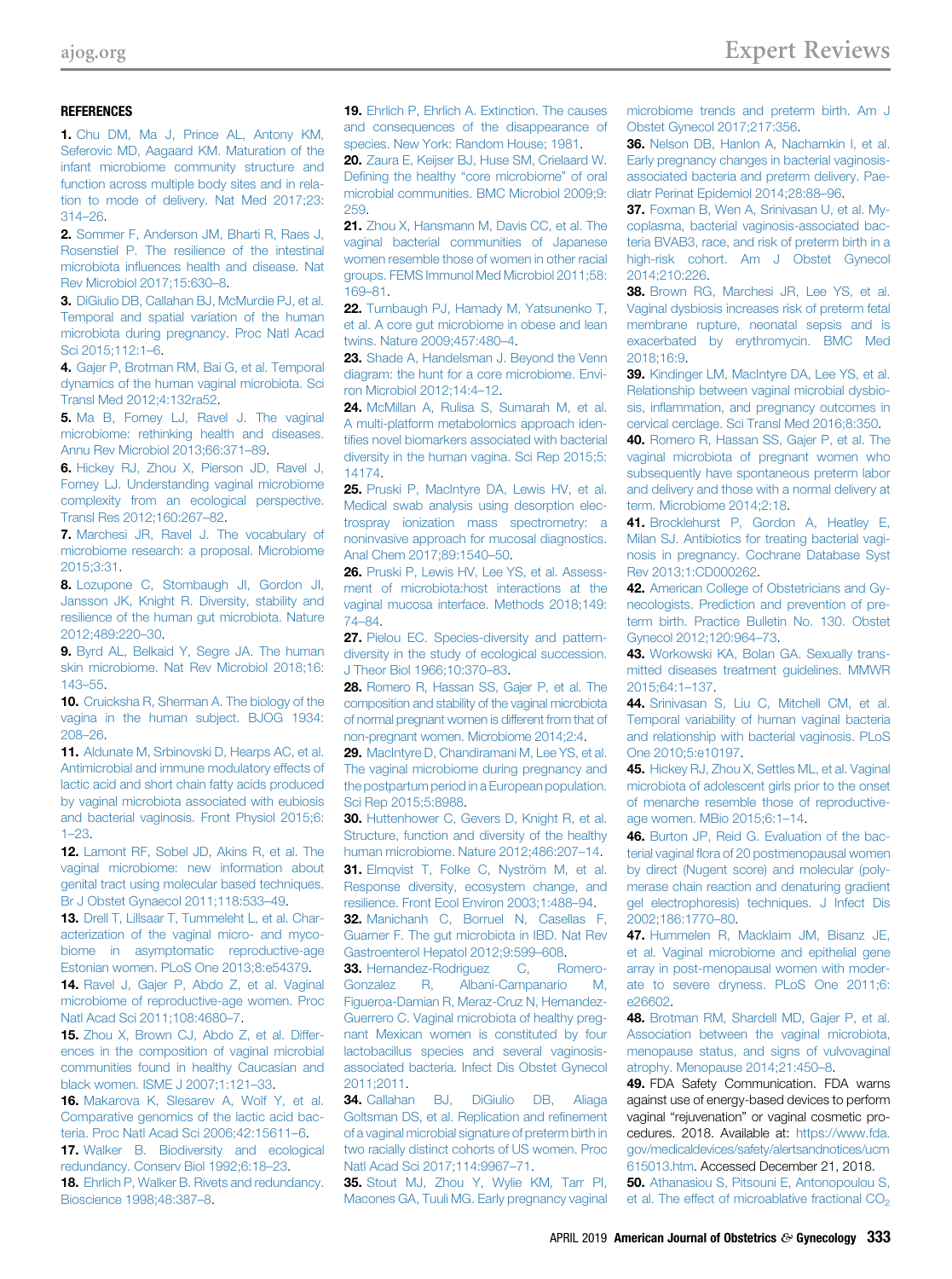<span id="page-10-0"></span>laser on vaginal fl[ora of postmenopausal](http://refhub.elsevier.com/S0002-9378(18)32114-8/sref50) [women. Climacteric 2016;19:512](http://refhub.elsevier.com/S0002-9378(18)32114-8/sref50)–8.

51. [Pieralli A, Fallani MG, Becorpi A, et al.](http://refhub.elsevier.com/S0002-9378(18)32114-8/sref51) Fractional  $CO<sub>2</sub>$  [laser for vulvovaginal atrophy](http://refhub.elsevier.com/S0002-9378(18)32114-8/sref51) [\(VVA\) dyspareunia relief in breast cancer survi](http://refhub.elsevier.com/S0002-9378(18)32114-8/sref51)[vors. Arch Gynecol Obstet 2016;294:841](http://refhub.elsevier.com/S0002-9378(18)32114-8/sref51)–6.

52. [Zerbinati N, Serati M, Origoni M, et al.](http://refhub.elsevier.com/S0002-9378(18)32114-8/sref52) [Microscopic and ultrastructural modi](http://refhub.elsevier.com/S0002-9378(18)32114-8/sref52)fications of [postmenopausal atrophic vaginal mucosa after](http://refhub.elsevier.com/S0002-9378(18)32114-8/sref52) [fractional carbon dioxide laser treatment. Lasers](http://refhub.elsevier.com/S0002-9378(18)32114-8/sref52) [Med Sci 2015;30:429](http://refhub.elsevier.com/S0002-9378(18)32114-8/sref52)–36.

53. [Abimiku A, Villalba-Diebold P, Dadik J, et al.](http://refhub.elsevier.com/S0002-9378(18)32114-8/sref53) Risk factors associated with low  $CD4+$  [lympho](http://refhub.elsevier.com/S0002-9378(18)32114-8/sref53)[cyte count among HIV-positive pregnant women](http://refhub.elsevier.com/S0002-9378(18)32114-8/sref53) [in Nigeria. Int J Gynaecol Obstet 2009;9:227](http://refhub.elsevier.com/S0002-9378(18)32114-8/sref53)–31.

54. [Koumans EH, Sternberg M, Bruce C, et al.](http://refhub.elsevier.com/S0002-9378(18)32114-8/sref54) [The prevalence of bacterial vaginosis in the](http://refhub.elsevier.com/S0002-9378(18)32114-8/sref54) [United States, 2001-2004; associations with](http://refhub.elsevier.com/S0002-9378(18)32114-8/sref54) [symptoms, sexual behaviors, and reproductive](http://refhub.elsevier.com/S0002-9378(18)32114-8/sref54) [health. Sex Transm Dis 2007;34:864](http://refhub.elsevier.com/S0002-9378(18)32114-8/sref54)–9.

55. [Martin HL, Richardson B, Nyange PM, et al.](http://refhub.elsevier.com/S0002-9378(18)32114-8/sref55) [Vaginal lactobacilli, microbial](http://refhub.elsevier.com/S0002-9378(18)32114-8/sref55) flora, and risk of human immunodefi[ciency virus type 1 and](http://refhub.elsevier.com/S0002-9378(18)32114-8/sref55) [sexually transmitted disease acquisition. J Infect](http://refhub.elsevier.com/S0002-9378(18)32114-8/sref55) [Dis 1999;180:1863](http://refhub.elsevier.com/S0002-9378(18)32114-8/sref55)–8.

56. [Wiesenfeld HC, Hillier SL, Krohn MA,](http://refhub.elsevier.com/S0002-9378(18)32114-8/sref56) [Landers DV, Sweet RL. Bacterial vaginosis is a](http://refhub.elsevier.com/S0002-9378(18)32114-8/sref56) [strong predictor of Neisseria gonorrhoeae and](http://refhub.elsevier.com/S0002-9378(18)32114-8/sref56) [Chlamydia trachomatis infection. Clin Infect Dis](http://refhub.elsevier.com/S0002-9378(18)32114-8/sref56) [2003;36:663](http://refhub.elsevier.com/S0002-9378(18)32114-8/sref56)–8.

57. [Vahidnia A, Tuin H, Bliekendaal H,](http://refhub.elsevier.com/S0002-9378(18)32114-8/sref57) [Spaargaren J. Association of sexually trans](http://refhub.elsevier.com/S0002-9378(18)32114-8/sref57)[mitted infections, Candida species, gram- pos](http://refhub.elsevier.com/S0002-9378(18)32114-8/sref57)itive flora and perianal fl[ora with bacterial](http://refhub.elsevier.com/S0002-9378(18)32114-8/sref57) [vaginosis. New Microbiol 2015:559](http://refhub.elsevier.com/S0002-9378(18)32114-8/sref57)–63.

58. [Cherpes TL, Meyn LA, Krohn MA, Lurie JG,](http://refhub.elsevier.com/S0002-9378(18)32114-8/sref58) [Hillier SL. Association between acquisition of](http://refhub.elsevier.com/S0002-9378(18)32114-8/sref58) [herpes simplex virus type 2 in women and bac](http://refhub.elsevier.com/S0002-9378(18)32114-8/sref58)[terial vaginosis. Clin Infect Dis 2003;37:319](http://refhub.elsevier.com/S0002-9378(18)32114-8/sref58)–25. 59. [Jamieson DJ, Duerr A, Klein RS, et al. Lon](http://refhub.elsevier.com/S0002-9378(18)32114-8/sref59)[gitudinal analysis of bacterial vaginosis:](http://refhub.elsevier.com/S0002-9378(18)32114-8/sref59) findings [from the HIV Epidemiology Research Study.](http://refhub.elsevier.com/S0002-9378(18)32114-8/sref59) [Obstet Gynecol 2001;98:656](http://refhub.elsevier.com/S0002-9378(18)32114-8/sref59)–63.

60. [Borgdorff H, Tsivtsivadze E, Verhelst R, et al.](http://refhub.elsevier.com/S0002-9378(18)32114-8/sref60) [Lactobacillus-dominated cervicovaginal micro](http://refhub.elsevier.com/S0002-9378(18)32114-8/sref60)[biota associated with reduced HIV/STI preva](http://refhub.elsevier.com/S0002-9378(18)32114-8/sref60)[lence and genital HIV viral load in African women.](http://refhub.elsevier.com/S0002-9378(18)32114-8/sref60) [ISME J 2014;8:1781](http://refhub.elsevier.com/S0002-9378(18)32114-8/sref60)–93.

61. [Mitchell C, Marrazzo J. Bacterial vaginosis](http://refhub.elsevier.com/S0002-9378(18)32114-8/sref61) [and the cervicovaginal immune response. Am J](http://refhub.elsevier.com/S0002-9378(18)32114-8/sref61) [Reprod Immunol 2014;71:555](http://refhub.elsevier.com/S0002-9378(18)32114-8/sref61)–63.

62. [Atashili J, Poole C, Ndumbe PM,](http://refhub.elsevier.com/S0002-9378(18)32114-8/sref62) [Adimora AA, Smith JS. Bacterial vaginosis and](http://refhub.elsevier.com/S0002-9378(18)32114-8/sref62) [HIV acquisition: a meta-analysis of published](http://refhub.elsevier.com/S0002-9378(18)32114-8/sref62) [studies. AIDS 2008;22:1493](http://refhub.elsevier.com/S0002-9378(18)32114-8/sref62)–501.

63. [van de Wijgert JHHM, Morrison CS, Brown J,](http://refhub.elsevier.com/S0002-9378(18)32114-8/sref63) [et al. Disentangling contributions of reproductive](http://refhub.elsevier.com/S0002-9378(18)32114-8/sref63) [tract infections to HIV acquisition in African](http://refhub.elsevier.com/S0002-9378(18)32114-8/sref63) [women. Sex Transm Dis 2009;36:357](http://refhub.elsevier.com/S0002-9378(18)32114-8/sref63)–64.

64. [Taha TE, Hoover DR, Dallabetta G, et al.](http://refhub.elsevier.com/S0002-9378(18)32114-8/sref64) [Bacterial vaginosis and disturbances of vaginal](http://refhub.elsevier.com/S0002-9378(18)32114-8/sref64) fl[ora: association with increased acquisition of](http://refhub.elsevier.com/S0002-9378(18)32114-8/sref64) [HIV. AIDS 1998;12:1699](http://refhub.elsevier.com/S0002-9378(18)32114-8/sref64)–706.

65. [Cohn JA, Hashemi FB, Camarca M, et al.](http://refhub.elsevier.com/S0002-9378(18)32114-8/sref65) [HIV-inducing factor in cervicovaginal secretions](http://refhub.elsevier.com/S0002-9378(18)32114-8/sref65) [is associated with bacterial vaginosis in HIV-1](http://refhub.elsevier.com/S0002-9378(18)32114-8/sref65) [infected women. J Acquir Immune De](http://refhub.elsevier.com/S0002-9378(18)32114-8/sref65)fic Syndr [2005;39:340](http://refhub.elsevier.com/S0002-9378(18)32114-8/sref65)–6.

66. [Dezzutti CS, Richardson BA, Marrazzo JM,](http://refhub.elsevier.com/S0002-9378(18)32114-8/sref66) [Tugetman J, Ramjee G, Taha T, et al. Mucosal](http://refhub.elsevier.com/S0002-9378(18)32114-8/sref66) [Escherichia coli bactericidal activity and immune](http://refhub.elsevier.com/S0002-9378(18)32114-8/sref66) [mediators are associated with HIV-1 serocon](http://refhub.elsevier.com/S0002-9378(18)32114-8/sref66)[version in women participating in the HPTN 035](http://refhub.elsevier.com/S0002-9378(18)32114-8/sref66) [trial. J Infect Dis 2012;206:1931](http://refhub.elsevier.com/S0002-9378(18)32114-8/sref66)–5.

67. [Grosskurth H, Mosha F, Todd J, et al.](http://refhub.elsevier.com/S0002-9378(18)32114-8/sref67) [Impact of improved treatment of sexually trans](http://refhub.elsevier.com/S0002-9378(18)32114-8/sref67)[mitted diseases on HIV infection in rural](http://refhub.elsevier.com/S0002-9378(18)32114-8/sref67) [Tanzania: randomised controlled trial. Lancet](http://refhub.elsevier.com/S0002-9378(18)32114-8/sref67) [1995;346:530](http://refhub.elsevier.com/S0002-9378(18)32114-8/sref67)–6.

68. [Wawer MJ, Sewankambo NK, Serwadda D,](http://refhub.elsevier.com/S0002-9378(18)32114-8/sref68) [et al. Control of sexually transmitted diseases for](http://refhub.elsevier.com/S0002-9378(18)32114-8/sref68) [AIDS prevention in Uganda: a randomised](http://refhub.elsevier.com/S0002-9378(18)32114-8/sref68) [community trial. Lancet 1999;353:525](http://refhub.elsevier.com/S0002-9378(18)32114-8/sref68)–35.

69. [Abdool Karim SS, Richardson BA,](http://refhub.elsevier.com/S0002-9378(18)32114-8/sref69) [Ramjee G, et al. Safety and effectiveness of](http://refhub.elsevier.com/S0002-9378(18)32114-8/sref69) [BufferGel and 0.5% PRO2000 gel for the pre](http://refhub.elsevier.com/S0002-9378(18)32114-8/sref69)[vention of HIV infection in women. AIDS](http://refhub.elsevier.com/S0002-9378(18)32114-8/sref69) [2011;25:957](http://refhub.elsevier.com/S0002-9378(18)32114-8/sref69)–66.

70. [McCormack S, Ramjee G, Kamali A, et al.](http://refhub.elsevier.com/S0002-9378(18)32114-8/sref70) [PRO2000 vaginal gel for prevention of HIV-1](http://refhub.elsevier.com/S0002-9378(18)32114-8/sref70) [infection \(Microbicides Development Pro](http://refhub.elsevier.com/S0002-9378(18)32114-8/sref70)[gramme 301\): a phase 3, randomised, double](http://refhub.elsevier.com/S0002-9378(18)32114-8/sref70)[blind, parallel-group trial. Lancet 2010;376:](http://refhub.elsevier.com/S0002-9378(18)32114-8/sref70) [1329](http://refhub.elsevier.com/S0002-9378(18)32114-8/sref70)–37.

71. [Skoler-Karpoff S, Ramjee G, Ahmed K,](http://refhub.elsevier.com/S0002-9378(18)32114-8/sref71) et al. Effi[cacy of Carraguard for prevention of](http://refhub.elsevier.com/S0002-9378(18)32114-8/sref71) [HIV infection in women in South Africa: a](http://refhub.elsevier.com/S0002-9378(18)32114-8/sref71) [randomised, double-blind, placebo-controlled](http://refhub.elsevier.com/S0002-9378(18)32114-8/sref71) [trial. Lancet 2008;372:1977](http://refhub.elsevier.com/S0002-9378(18)32114-8/sref71)–87.

72. [Miller CJ, Shattock RJ. Target cells in vaginal](http://refhub.elsevier.com/S0002-9378(18)32114-8/sref72) [HIV transmission. Microbes Infect 2003;5:59](http://refhub.elsevier.com/S0002-9378(18)32114-8/sref72)–67. 73. [Liebenberg LJP, Masson L, Arnold KB,](http://refhub.elsevier.com/S0002-9378(18)32114-8/sref73) [Mckinnon LR, Werner L, Proctor E, et al. Genital](http://refhub.elsevier.com/S0002-9378(18)32114-8/sref73)[systemic chemokine gradients and the risk of](http://refhub.elsevier.com/S0002-9378(18)32114-8/sref73) [HIV acquisition in women. J Acquir Immune](http://refhub.elsevier.com/S0002-9378(18)32114-8/sref73) Defi[c Syndr 2017;74:318](http://refhub.elsevier.com/S0002-9378(18)32114-8/sref73)–25.

74. [Murphy K, Mitchell CM. The interplay of](http://refhub.elsevier.com/S0002-9378(18)32114-8/sref74) [host immunity, environment and the risk of](http://refhub.elsevier.com/S0002-9378(18)32114-8/sref74) [bacterial vaginosis and associated reproduc](http://refhub.elsevier.com/S0002-9378(18)32114-8/sref74)[tive health outcomes. J Infect Dis 2016;214:](http://refhub.elsevier.com/S0002-9378(18)32114-8/sref74) [S29](http://refhub.elsevier.com/S0002-9378(18)32114-8/sref74)–35.

75. Doerfl[inger SY, Throop AL, Herbst-](http://refhub.elsevier.com/S0002-9378(18)32114-8/sref75)[Kralovetz MM. Bacteria in the vaginal micro](http://refhub.elsevier.com/S0002-9378(18)32114-8/sref75)[biome alter the innate immune response and](http://refhub.elsevier.com/S0002-9378(18)32114-8/sref75) [barrier properties of the human vaginal epithelia](http://refhub.elsevier.com/S0002-9378(18)32114-8/sref75) in a species-specifi[c manner. J Infect Dis](http://refhub.elsevier.com/S0002-9378(18)32114-8/sref75) [2014;209:1989](http://refhub.elsevier.com/S0002-9378(18)32114-8/sref75)–99.

76. [Levine WC, Pope V, Bhoomkar A, et al. In](http://refhub.elsevier.com/S0002-9378(18)32114-8/sref77)[crease in endocervical CD4 lymphocytes among](http://refhub.elsevier.com/S0002-9378(18)32114-8/sref77) [women with nonulcerative sexually transmitted](http://refhub.elsevier.com/S0002-9378(18)32114-8/sref77) [diseases. J Infect Dis 1998;177:167](http://refhub.elsevier.com/S0002-9378(18)32114-8/sref77)–74.

77. [Bascompte J. Networks in ecology. Basic](http://refhub.elsevier.com/S0002-9378(18)32114-8/sref78) [Appl Ecol 2007;8:485](http://refhub.elsevier.com/S0002-9378(18)32114-8/sref78)–90.

78. [Proulx S, Promislow D, Phillips P. Network](http://refhub.elsevier.com/S0002-9378(18)32114-8/sref79) [thinking in ecology and evolution. Trends Ecol](http://refhub.elsevier.com/S0002-9378(18)32114-8/sref79) [Evol 2005;20:345](http://refhub.elsevier.com/S0002-9378(18)32114-8/sref79)–53.

79. [Newman MEJ. Spread of epidemic disease](http://refhub.elsevier.com/S0002-9378(18)32114-8/sref80) [on networks. Phys Rev E 2002;66:016128](http://refhub.elsevier.com/S0002-9378(18)32114-8/sref80). 80. [Newman M. Networks: an introduction.](http://refhub.elsevier.com/S0002-9378(18)32114-8/sref81)

[New York: Oxford University Press; 2010.](http://refhub.elsevier.com/S0002-9378(18)32114-8/sref81)

81. [Wu G, Feng X, Stein L. A human functional](http://refhub.elsevier.com/S0002-9378(18)32114-8/sref82) [protein interaction network and its application to](http://refhub.elsevier.com/S0002-9378(18)32114-8/sref82) [cancer data analysis. Genome Biol 2010;11:](http://refhub.elsevier.com/S0002-9378(18)32114-8/sref82) [R53.](http://refhub.elsevier.com/S0002-9378(18)32114-8/sref82)

82. [Bullmore ET, Sporns O. Complex brain](http://refhub.elsevier.com/S0002-9378(18)32114-8/sref83) [networks: graph theoretical analysis of structural](http://refhub.elsevier.com/S0002-9378(18)32114-8/sref83) [and functional systems. Nat Rev Neurosci](http://refhub.elsevier.com/S0002-9378(18)32114-8/sref83) [2009;10:186](http://refhub.elsevier.com/S0002-9378(18)32114-8/sref83)–98.

83. [Barberán A, Bates ST, Casamayor EO,](http://refhub.elsevier.com/S0002-9378(18)32114-8/sref84) [Fierer N. Using network analysis to explore co](http://refhub.elsevier.com/S0002-9378(18)32114-8/sref84)[occurrence patterns in soil microbial commu](http://refhub.elsevier.com/S0002-9378(18)32114-8/sref84)[nities. ISME J 2012;6:343](http://refhub.elsevier.com/S0002-9378(18)32114-8/sref84)–51.

84. [Oakley BB, Morales C, Line J, et al. The](http://refhub.elsevier.com/S0002-9378(18)32114-8/sref85) [poultry-associated microbiome: network anal](http://refhub.elsevier.com/S0002-9378(18)32114-8/sref85)[ysis and farm-to-fork characterizations. PLoS](http://refhub.elsevier.com/S0002-9378(18)32114-8/sref85) [One 2013;8:e57190](http://refhub.elsevier.com/S0002-9378(18)32114-8/sref85).

85. [Shade A, McManus PS, Handelsman J.](http://refhub.elsevier.com/S0002-9378(18)32114-8/sref86) [Unexpected diversity during community suc](http://refhub.elsevier.com/S0002-9378(18)32114-8/sref86)cession in the apple fl[ower microbiome. mBio](http://refhub.elsevier.com/S0002-9378(18)32114-8/sref86) [2013;4:1](http://refhub.elsevier.com/S0002-9378(18)32114-8/sref86)–12.

86. [Gilbert J, Steele J, Caporaso JG, et al.](http://refhub.elsevier.com/S0002-9378(18)32114-8/sref87) Defi[ning seasonal marine microbial community](http://refhub.elsevier.com/S0002-9378(18)32114-8/sref87) [dynamics. ISME J 2012;6:298](http://refhub.elsevier.com/S0002-9378(18)32114-8/sref87)–308.

87. [Faust K, Raes J. Microbial interactions: from](http://refhub.elsevier.com/S0002-9378(18)32114-8/sref88) [networks to models. Nat Rev Microbiol 2012;10:](http://refhub.elsevier.com/S0002-9378(18)32114-8/sref88) [538](http://refhub.elsevier.com/S0002-9378(18)32114-8/sref88)–50.

88. [Foster J a, Krone SM, Forney LJ. Applica](http://refhub.elsevier.com/S0002-9378(18)32114-8/sref89)[tion of ecological network theory to the human](http://refhub.elsevier.com/S0002-9378(18)32114-8/sref89) [microbiome. Interdiscip Perspect Infect Dis](http://refhub.elsevier.com/S0002-9378(18)32114-8/sref89) [2008;2008:839501](http://refhub.elsevier.com/S0002-9378(18)32114-8/sref89).

89. [Turroni F, Peano C, Pass D, et al. Diversity of](http://refhub.elsevier.com/S0002-9378(18)32114-8/sref90) bifi[dobacteria within the infant gut microbiota.](http://refhub.elsevier.com/S0002-9378(18)32114-8/sref90) [PLoS One 2012;7:e36957.](http://refhub.elsevier.com/S0002-9378(18)32114-8/sref90)

90. [Arumugam M, Raes J, Pelletier E, et al.](http://refhub.elsevier.com/S0002-9378(18)32114-8/sref91) [Enterotypes of the human gut microbiome. Na](http://refhub.elsevier.com/S0002-9378(18)32114-8/sref91)[ture 2011;473:174](http://refhub.elsevier.com/S0002-9378(18)32114-8/sref91)–80.

91. [van Nood E, Vrieze A, Nieuwdorp M, et al.](http://refhub.elsevier.com/S0002-9378(18)32114-8/sref92) [Duodenal infusion of donor feces for recurrent](http://refhub.elsevier.com/S0002-9378(18)32114-8/sref92) Clostridium diffi[cile. N Engl J Med 2013;368:](http://refhub.elsevier.com/S0002-9378(18)32114-8/sref92) [407](http://refhub.elsevier.com/S0002-9378(18)32114-8/sref92)–15.

92. [Kassam Z, Lee CH, Yuan Y, Hunt RH.](http://refhub.elsevier.com/S0002-9378(18)32114-8/sref93) [Fecal microbiota transplantation for Clos](http://refhub.elsevier.com/S0002-9378(18)32114-8/sref93)tridium diffi[cile infection: systematic review](http://refhub.elsevier.com/S0002-9378(18)32114-8/sref93) [and meta-analysis. Am J Gastroenterol](http://refhub.elsevier.com/S0002-9378(18)32114-8/sref93) [2013;108:500](http://refhub.elsevier.com/S0002-9378(18)32114-8/sref93)–8.

93. [Rubin DT. Curbing our enthusiasm for](http://refhub.elsevier.com/S0002-9378(18)32114-8/sref94) [fecal transplantation in ulcerative colitis. Am](http://refhub.elsevier.com/S0002-9378(18)32114-8/sref94) [J Gastroenterol 2013;108:1631](http://refhub.elsevier.com/S0002-9378(18)32114-8/sref94)–3.

94. [Angelberger S, Reinisch W,](http://refhub.elsevier.com/S0002-9378(18)32114-8/sref95) [Makristathis A, et al. Temporal bacterial](http://refhub.elsevier.com/S0002-9378(18)32114-8/sref95) [community dynamics vary among ulcerative](http://refhub.elsevier.com/S0002-9378(18)32114-8/sref95) [colitis patients after fecal microbiota trans](http://refhub.elsevier.com/S0002-9378(18)32114-8/sref95)[plantation. Am J Gastroenterol 2013;108:](http://refhub.elsevier.com/S0002-9378(18)32114-8/sref95) [1620](http://refhub.elsevier.com/S0002-9378(18)32114-8/sref95)–30.

95. [Falagas ME, Betsi GI, Athanasiou S.](http://refhub.elsevier.com/S0002-9378(18)32114-8/sref96) [Probiotics for the treatment of women with](http://refhub.elsevier.com/S0002-9378(18)32114-8/sref96) [bacterial vaginosis. Clin Microbiol Infect](http://refhub.elsevier.com/S0002-9378(18)32114-8/sref96) [2007;13:657](http://refhub.elsevier.com/S0002-9378(18)32114-8/sref96)–64.

96. [Neri A, Sabah G, Samra Z. Bacterial vagi](http://refhub.elsevier.com/S0002-9378(18)32114-8/sref97)[nosis in pregnancy treated with yoghurt. Acta](http://refhub.elsevier.com/S0002-9378(18)32114-8/sref97) [Obstet Gynecol Scand 1993;72:17](http://refhub.elsevier.com/S0002-9378(18)32114-8/sref97)–9.

97. [Gille C, Böer B, Marschal M, et al. Effect of](http://refhub.elsevier.com/S0002-9378(18)32114-8/sref98) [probiotics on vaginal health in pregnancy. EFF-](http://refhub.elsevier.com/S0002-9378(18)32114-8/sref98)[PRO, a randomized controlled trial. Am J Obstet](http://refhub.elsevier.com/S0002-9378(18)32114-8/sref98) [Gynecol 2016;215:608.](http://refhub.elsevier.com/S0002-9378(18)32114-8/sref98)